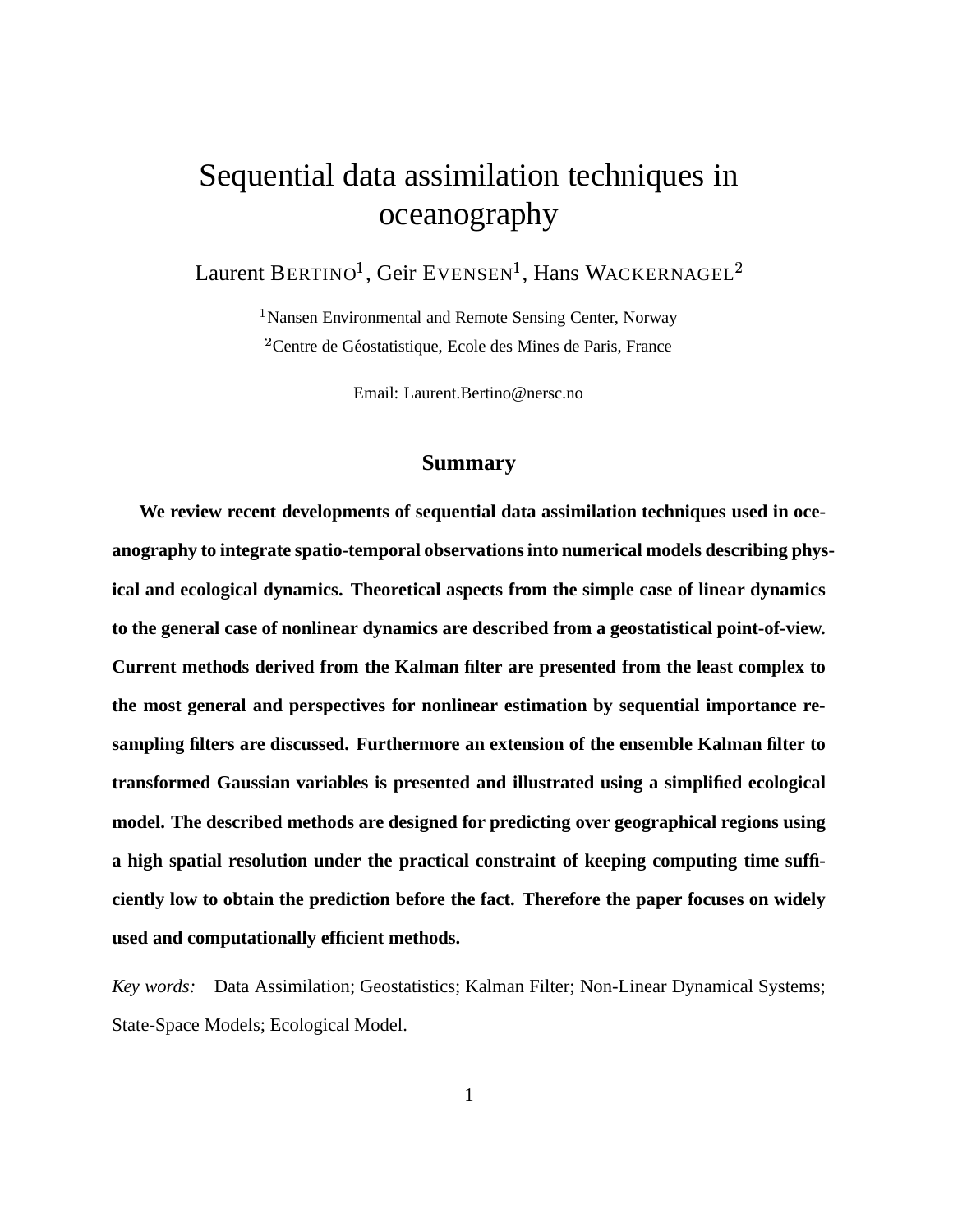# **1 Introduction**

Data assimilation (DA) can be defined as the incorporation of observations into a dynamical model to improve forecasts. The techniques of DA have found many applications in the fields of meteorology and oceanography. They have in particular been successfully applied in operational weather forecasting, first with Optimal Interpolation (Gandin, 1963 ; Daley, 1991), then later with the adjoint method (Le Dimet and Talagrand, 1986 ; Courtier et al., 1998) in its conceptually most complex form. Predictions of physical parameters of the oceans (tidal currents, sea surface elevation, temperature) are presently in operational use and in the near future predictions of ocean biological parameters should be utilized operationally. The latter are critical to efficient policy making in the coastal zones environments and for fish stock management. We shall concentrate hereafter on DA methods applied in oceanography, that are nevertheless of interest for studies of any application having variations in space and time.

We denote  $0:n$  the sequence  $\{0,\ldots,n\}$ . The DA state space model is basically a hidden Markov chain and the hidden state at time  $n$  is a vector  $\mathbf{x}_n$  carrying several biogeochemical water parameters at all points of the domain. The two main inputs for its estimation are:

- 1. Physical processes can be described by a set of differential equations. The equations are most often discretized spatially and temporally, which means that the components of the vector  $x_n$  are average values of variables of interest on a grid cell and during a model integration time step. The spatial resolution has to be high enough to let the model resolve the relevant processes, therefore the state dimension  $N$  in oceanography is usually in the range from  $10^5$  to  $10^6$  parameters, which leads to severe numerical problems in DA. The discretized model gives the transition between two successive states  $\mathbf{x}_n$  and  $\mathbf{x}_{n+1}$ .
- 2. The other source of information is the data  $y_n$ . The data measures imperfectly the spatiotemporal domain, for example satellite data only inform about the ocean surface while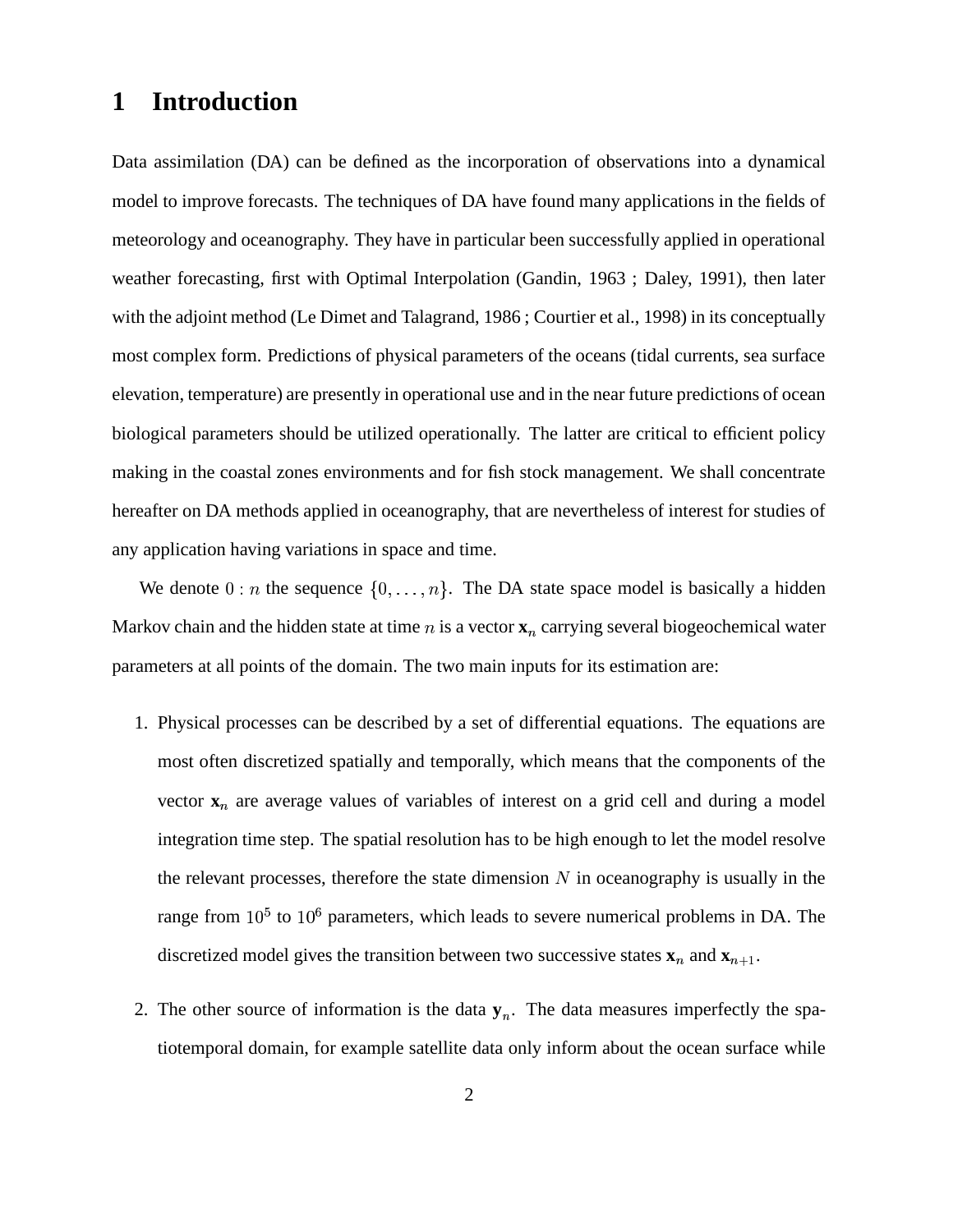buoys can provide dense vertical observations but only at few pointsin the horizontal plane. The observations carry a random error about which distributional assumptions are made. The number of observations at a given time is denoted  $m$ , it can be less than 10 in the case of in-situ data, or larger than  $10<sup>5</sup>$  in the case of satellite data.

DA methods are divided into two classes: variational and sequential methods. Variational DA is based on the optimal control theory. Optimization is performed on unknown parameters (for example the initial state  $\mathbf{x}_0$ ) by minimizing a given cost function that measures the model to data misfit. Among variational methods, the representer method is used to solve the full problem (Bennett et al., 1996 ; Ngodock et al., 2000) while the adjoint method (Le Dimet and Talagrand, 1986) has been successfully used in meteorology and oceanography (Luong et al., 1998 ; Nechaev and Yaremchuk, 1994 ; Thacker and Long, 1988), but assuming a perfect model. They were mainly developed for meteorological forecasting.

In this article, we will focus on sequential DA methods. These methods use a probabilistic framework and give estimates of the whole system state sequentially by propagating information only forward in time. They therefore avoid deriving an inverse or an adjoint model and make sequential methods easier to adapt for all models. Further, the probabilistic framework is necessary to quantify the uncertainty associated with the results.

It is common to assume that the state  $\mathbf{x}_{n+1}$  depends only on the state  $\mathbf{x}_n$  but not on previous ones  $\mathbf{x}_{0:n-1}$ . The observations  $\mathbf{y}_n$  depend only on the state  $\mathbf{x}_n$  according to the scheme:

$$
\begin{array}{ccccccc}\n\mathbf{x}_0 & \longrightarrow & \dots & \longrightarrow & \mathbf{x}_n & \longrightarrow & \mathbf{x}_{n+1} & \longrightarrow & \dots \\
& & \downarrow & & \downarrow & & & \\
& & \mathbf{y}_n & & \mathbf{y}_{n+1} & & & \\
\end{array}
$$
\n(1)

We look for the most likely state trajectory  $\mathbf{x}_{0:n}$  knowing the state dynamics and the observations. We estimate the posterior density  $\phi(\mathbf{x}_{0:n}|\mathbf{y}_{0:n})$ , whose marginal is the well-known filtering density  $\phi(\mathbf{x}_n|\mathbf{y}_{0:n})$ . The latter is often used for prediction purposes. Sequential DA methods es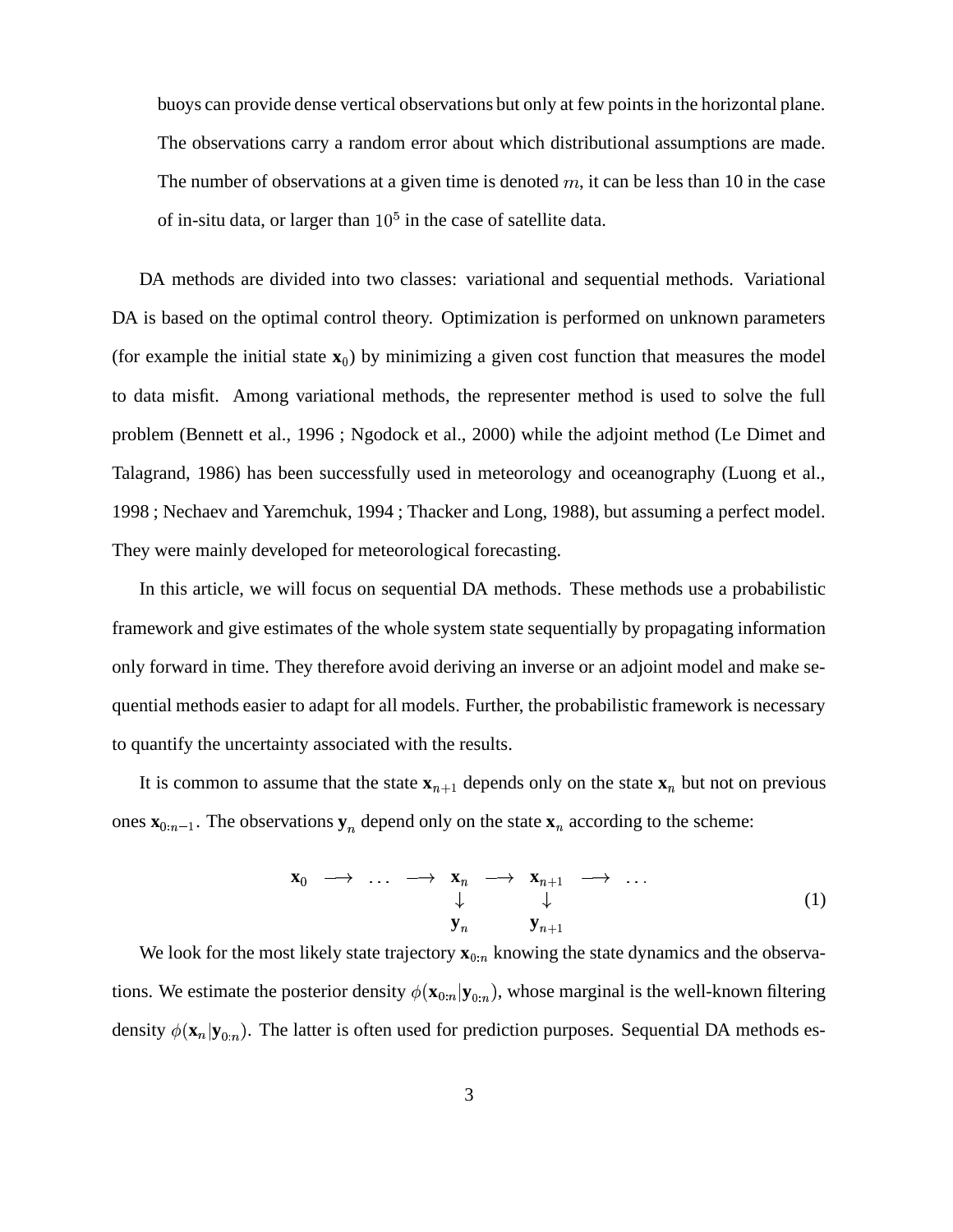timate the latter density recursively in two steps: first the propagation step uses the dynamical model to determine the prior distribution  $\phi(\mathbf{x}_n | \mathbf{y}_{0:n-1})$  then a statistical analysis of the observations  $y_n$  updates the prior distribution and provides the posterior distribution  $\phi(\mathbf{x}_n|\mathbf{y}_{0:n})$ .

Many sequential DA methods have been proposed over the last decades and developed in oceanography and air pollution. Some of them have been compared experimentally to simulated test cases (Cañizares, 1999; Verlaan, 1998; Pham, 2000; Verlaan and Heemink, 1999) focusing on computer time, robustness of the algorithms to nonlinearities (Verlaan and Heemink, 1999), and robustness to systematic errors and to incorrect specification of error statistics (Cañizares, 1999). Brusdal et al. (2003) have compared the feasibility of three methods for operational marine monitoring and forecasting systems, assimilating remote sensing data in a model of the North Atlantic Ocean. However these papers typically mask the discussion of the underlying stochastic models by matrix algebra considerations. To our point-of-view, the core of the DA problem lies in the stochastic model of the state variable  $x_n$  used at the interface between the propagation and analysis steps. It should be consistent with the physical properties of the system (for example the geostrophic balance or the non-divergence of the flow) so that the estimates obtained by statistical analysis can be used to restart the following propagation step.

We present here the most common sequential DA methods in their probabilistic formulation, described in order of increasing complexity. In the linear case, under Gaussian assumptions on the error terms, the optimal solution is given by the classical Kalman filter (Section 2). We compare the Kalman filter to the Optimal Interpolation methods. For nonlinear dynamics, an Extended Kalman filter can be derived by linearization at each time step but requires simplifications to make it computationally tractable for oceanographical applications (Section 3). The Ensemble Kalman filter (Section 4) uses Monte Carlo sampling to approximate the prior distribution while still applying a linear analysis step. An original contribution of this paper is the application of the Ensemble Kalman filter to transformed Gaussian (or "anamorphosed") variables. Improvements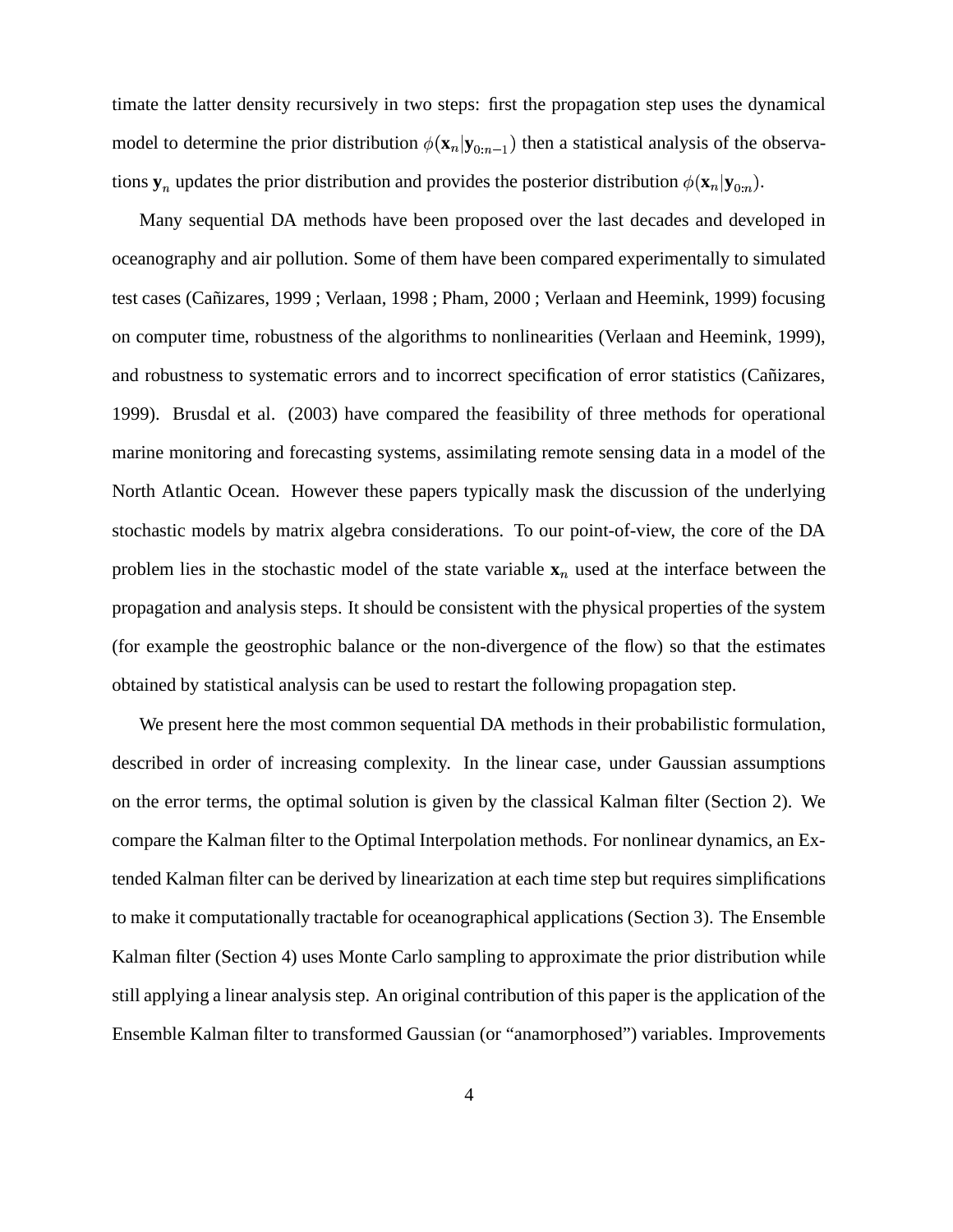are illustrated on a simplified ecological model. In Section 5, we leave Kalman filters with the description of other Monte Carlo methods that perform nonlinear analysis and do not require any Gaussian assumption.

# **2 The Kalman filter**

We consider the case of linear dynamics. The optimal solution is classically given by the Kalman filter (KF), against which the Optimal Interpolation appears as a crude approximation. The efforts related to the practical application of the KF in high-dimensional systems are reviewed. Possible improvements of the KF by geostatistical tools are then discussed.

### **2.1 Comparison to Optimal Interpolation**

The simplest model for DA assumes linear dynamics. Although purely academic, this model has inspired most of the DA methods currently used. The associated state space model is:

$$
\mathbf{x}_n = F_n \mathbf{x}_{n-1} + \varepsilon_n^m \tag{2}
$$

$$
\mathbf{y}_n = H\mathbf{x}_n + \varepsilon_n^o,\tag{3}
$$

where  $F_n$  is the  $N \times N$  dynamical model matrix and H the  $m \times N$  observation matrix. Dynamics and observations are supposed imperfect, so  $\varepsilon_n^m$  and  $\varepsilon_n^o$  are respectively model and observation random errors.

In linear DA methods, the model and observation error processes are zero mean Gaussian white noise in time but may be correlated in space. Their time-invariant covariance matrices are respectively  $\Sigma^m$  and  $\Sigma^o$ . The independence of  $\varepsilon_n^m$  and  $\varepsilon_n^o$  is also assumed.

Under these assumptions, the Kalman filter estimates  $x_n$  by its first two moments, the mean and the variance-covariance matrix  $C_n$ . In DA notations, the results of the propagation step are labeled with  $f$  since they are interpreted as a "forecast" of the system variables and the forecasts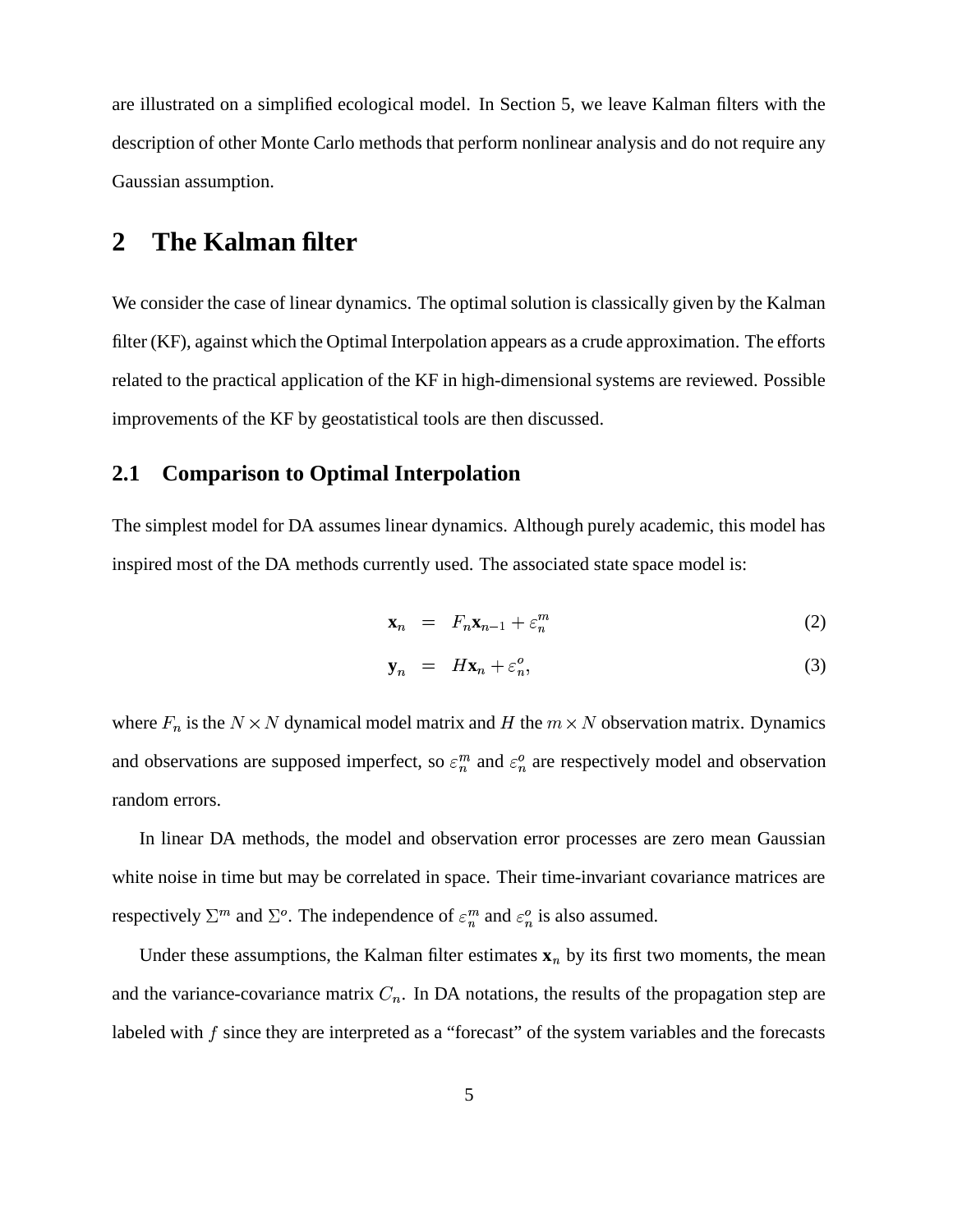updated by the data are labeled with  $a$  as in "analysis". The two forecast moments are:

$$
\mathbf{x}_n^f = F \mathbf{x}_{n-1}^a \tag{4}
$$

$$
C_n^f = FC_{n-1}^a F^\top + \Sigma^m. \tag{5}
$$

The distributions of  $\mathbf{x}_n$  and  $\mathbf{y}_n$  are Gaussian, the optimal estimator is the linear combination that minimizes the estimation variance. As the model is assumed to be unbiased, the mean of **x**<sub>n</sub> is known. This estimation in geostatistical terminology is a simple kriging with a matrix of weights:

$$
K_n = C_n^f H^\top (HC_n^f H^\top + \Sigma^o)^{-1},\tag{6}
$$

known as the Kalman gain, and the analyzed moments are then:

$$
\mathbf{x}_n^a = \mathbf{x}_n^f + K_n(\mathbf{y}_n - H\mathbf{x}_n^f) \tag{7}
$$

$$
C_n^a = C_n^f - K_n H C_n^f. \tag{8}
$$

By comparison, Optimal Interpolation is more rudimentary. The covariance matrices  $C_n^f$  are computed under second order stationarity assumption, and are not propagated in the dynamical model. Therefore, a serious difficulty of the Optimal Interpolation is the need for a stationary spatial covariances that can reasonably represent the ocean variability throughout the whole domain at all times. To this aim, we find two specific difficulties in ocean modeling: first the ocean has a layered structure (the variability of ocean parameters is higher above the level of the thermocline, which is often sharp and has a variable depth), then the multivariate relationships between the ocean variables are dependent both on location and time. For example the correlation between sea-ice thickness and the upper sea salinity can take either positive or negative sign depending on the dominant process in sea-ice dynamics (personal communication from Knut Arild Lisæther). Because of such particularities of the ocean parameters, the design of the covariance matrix  $C_n^f$ in Optimal Interpolation is a very complex task although the related stochastic model is the simplest. In contrast, the multivariate covariance matrix obtained by the KF propagation step (5)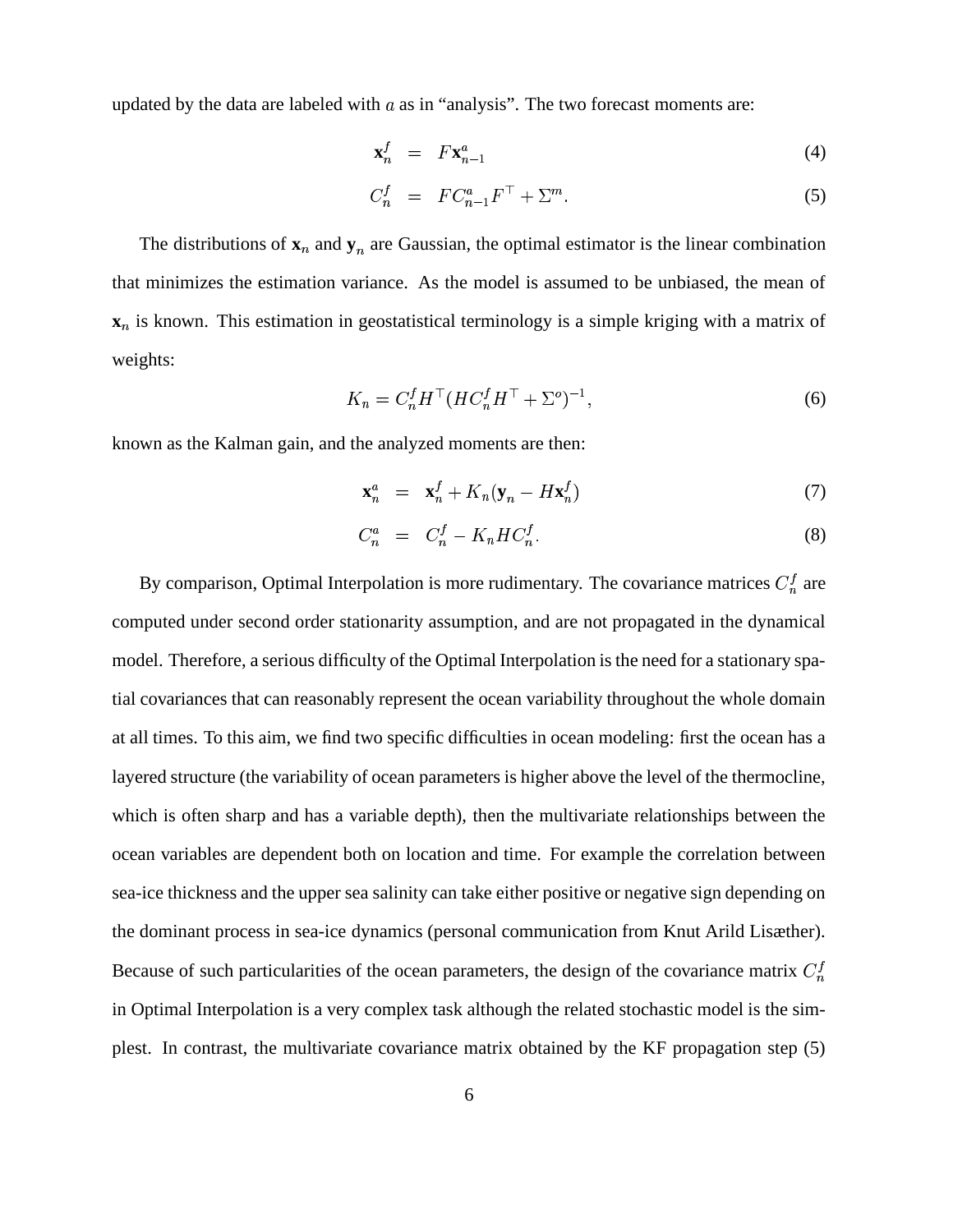can automatically account for the system dynamics and it is spatially not stationary. Thus the KF should be preferred.

### **2.2 Practical application in oceanography**

The KF, even in the linear case, already presents serious practical difficulties related to computational costs. Physical ocean models need a dense spatial discretization in order to reproduce correctly the mesoscale dynamics. This discretization leads to a state dimension superior to  $N = 10<sup>5</sup>$  parameters. The storage of a single associated covariance matrix of size  $N<sup>2</sup>$  requires around ten gigabytes and the matrix product in  $(5)$  involves  $2N$  model propagations. Such a propagation step would require years of CPU time and simplified methods are needed. Numerous methods have been developed for reducing this computational load, reviewed in Ghil and Malanotte-Rizzoli (1991). Among them Fukumori and Malanotte-Rizzoli (1995) use a coarser grid to define the covariance, which restricts the effect of the Kalman filter to large-scale corrections only. This might be inefficient in oceanography since the physical models often produce small-scale errors, as for example the misplacement of some eddies or of ocean meanders, and the error covariance needs small-scale structures.

For operational forecasting, some authors obtain a Kalman gain matrix  $K_{\infty}$  from a previous run and use it to update the forecasts. The method is known as a "constant gain Kalman filter" (Verlaan and Heemink, 1997). The heavy computation of covariancesis performed off-line and is avoided for operational use. This approach resembles an Optimal Interpolation with a covariance matrix inherited from a KF run. The advantage over Optimal Interpolation is that the covariance is in agreement with the physics of the system, however only for a given period of time.

An important simplification of the KF algorithm has been introduced in the DA community by Cane et al. (1996), similar in spirit to the KF by Wikle and Cressie (1999) and the so-called "kriged Kalman filter" discussed by Mardia et al. (1998). The latter terminology by the way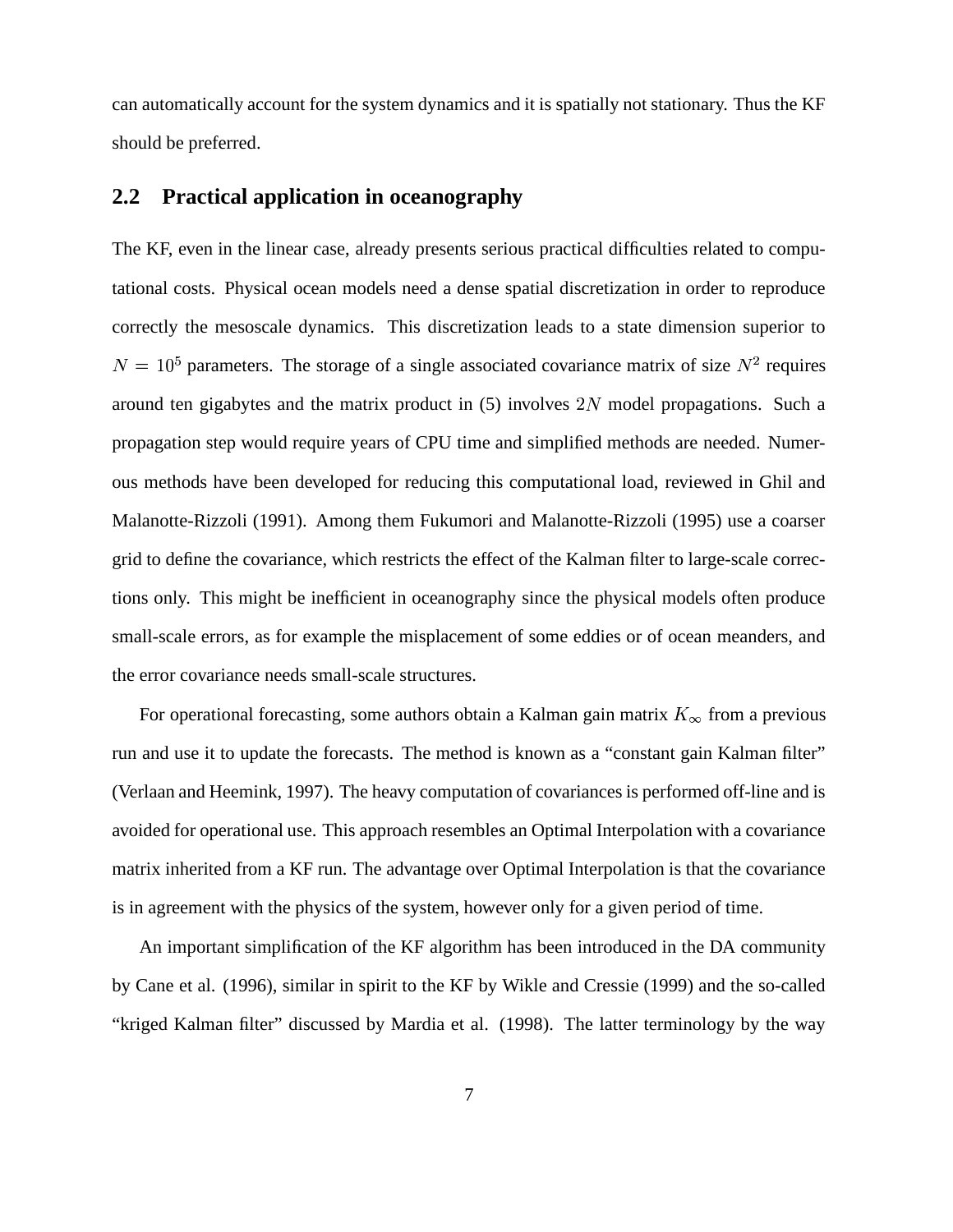tends to distinguish between kriging and Kalman filtering as two distinct techniques, although the linear update of the KF is nothing but kriging. Cane et al. (1996) proposed a projection of the state space on a reduced basis of principal components, termed *multivariate Empirical Orthogonal Functions* (EOFs),  $\mathbf{x}_n = U\tilde{\mathbf{x}}_n$ , where U is the matrix whose columns are selected multivariate EOFs and  $\tilde{\mathbf{x}}_n$  is the time-varying principal component that weights these  $r$  EOFs. Approximating  $F_n$  and H in the new basis, the KF algorithm is applied in the reduced space to estimate  $\tilde{\mathbf{x}}_n$ . In the case of a model F constant in time, the EOFs can be computed by a singular value decomposition of the matrix  $F$ . Approximate recursive methods can be used as this matrix is generally too large to be expressed in an explicit format. The computational load is dramatically reduced if the number  $r$  of dominant eigenmodes to be retained is low. Cane et al. (1996) obtained satisfactory results with  $r = 5$ , and the computational load was divided by 20000. This result indicated that the full computation of equation (5) is not necessary.

Cane et al. (1996) applied this method to the circulation of the tropical oceans, that can be modeled by linear processes controlled by time-varying wind fields. Instead of computing time-dependent EOFs related to the singular values of the matrix  $F_n$ , Cane et al. (1996) used a fixed basis taken as dominant EOFs of a historical sequence of model-generated states. The decomposition  $\mathbf{x}_n = U\tilde{\mathbf{x}}_n$  shows that, whatever the corrections brought to  $\tilde{\mathbf{x}}_n^f$ , the solution of the KF will belong to the state spanned by the fixed EOFs computed on the historical sequence. Therefore the success of the algorithm essentially depends on the ability of the model to simulate all likely states of the system in a given period of time without the help of DA: "The unhappy case is when [the multivariate EOFs], which are derived from a limited simulation with an imperfect model, miss the true signal" (Cane et al., 1996).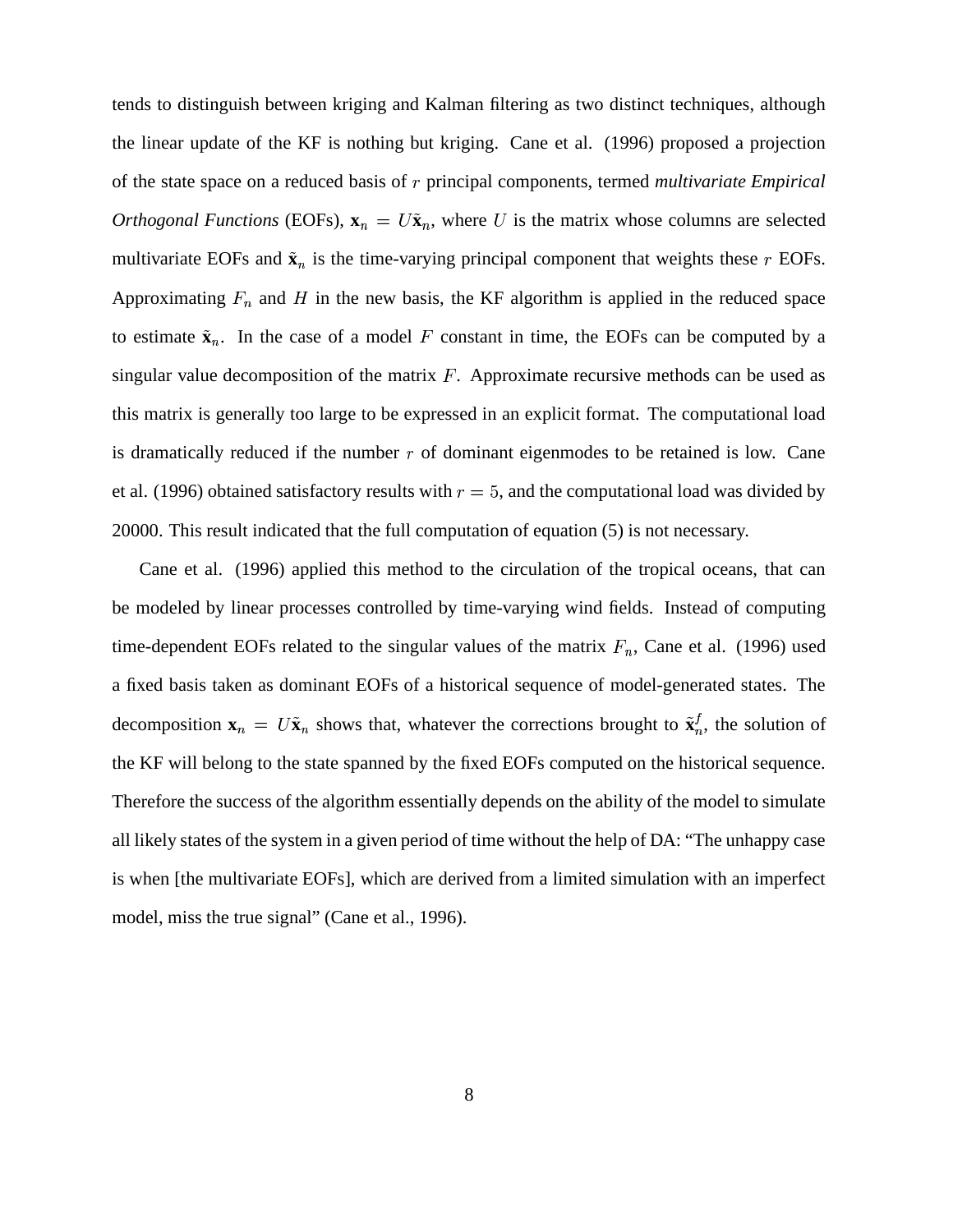### **2.3 Geostatistical perspectives**

The observation matrix  $H$  is often a projection from the state space to the observation space, which means that model output and observations have to be taken on the same support (i.e. integration time and volume). Since in real cases the size and acquisition times of sensors usually do not match model grid cells or model time steps, one needs a change-of-support model of geostatistics (Chiles` and Delfiner, 1999) to describe how distributions vary depending on support. However DA is a different framework for nonlinear geostatistics because of scarce data and nonstationary variables, and change-of-support corrections in DA have until now been very rudimentary, limited to interpolating observations onto the model grid and adding spatial noise to the observation error to account for change-of-support variability.

The computation of EOFs of ocean modeled fields needs some precautions due to their spacial and temporal correlations. We point towards von Storch and Zwiers (1999) for illustrations of the use of EOFs in natural sciences and towards Wackernagel (2003) for approaches to compute EOFs of multivariate autocorrelated data using linear coregionalization models.

The KF assumes an unbiased model but most of the ocean models have biases due to the spatial discretization and to inaccurate parameterization. In geostatistics, a classical way to filter an unknown model bias is to perform the estimation with respect to universality constraints (Chiles` and Delfiner, 1999), under the assumption that the bias is uniform on a certain domain, or that it is a combination of translation-invariant base functions. Filtering the bias would change the simple kriging in equation (6) into alternative kriging methods (ordinary or universal kriging) without any significant increase of the computational cost of the KF. At the moment the bias filtering has only been experimented in the Optimal Interpolation community but not with the KF.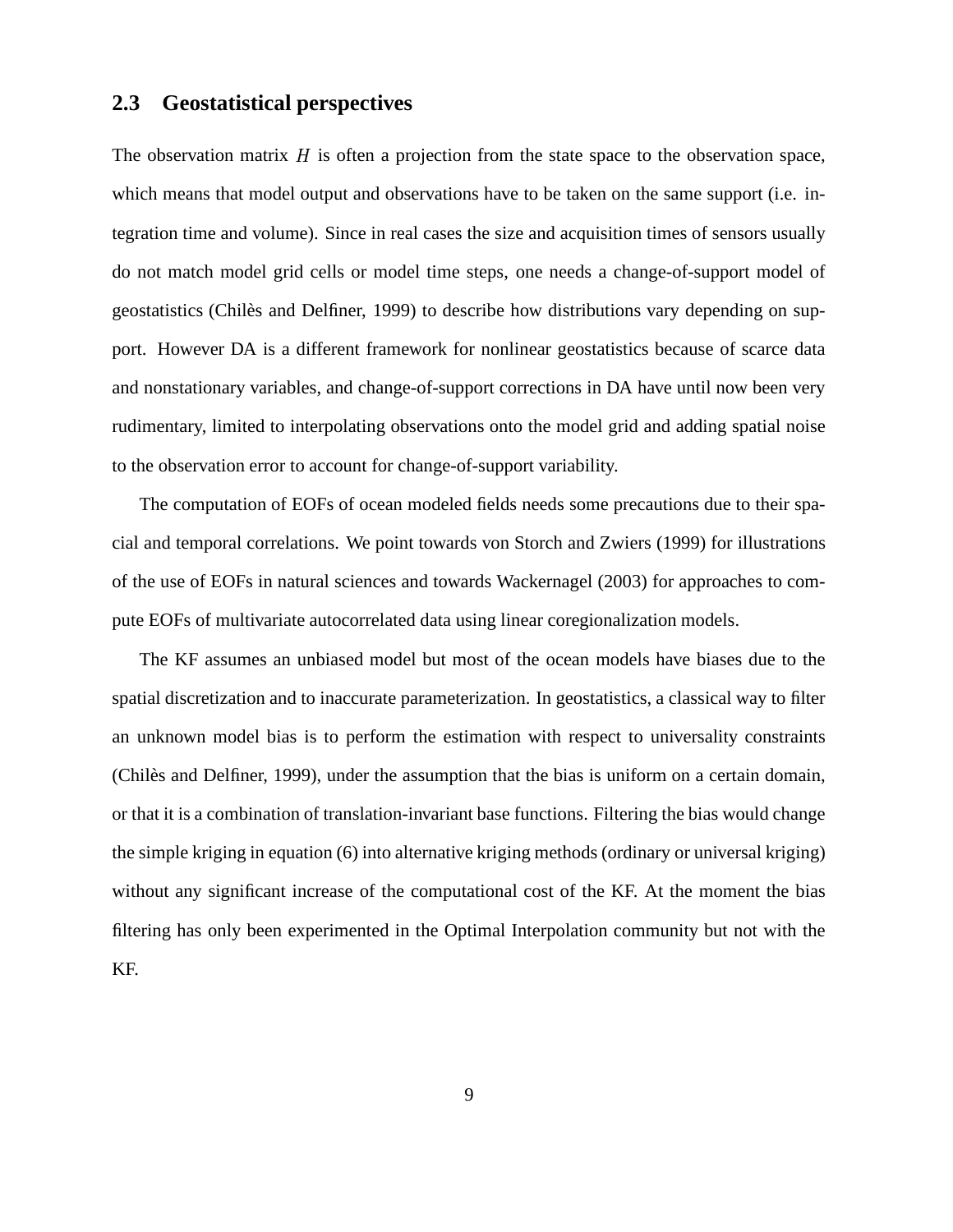# **3 The extended Kalman filter**

The extended Kalman filter (EKF) is derived from the basic KF to nonlinear dynamics by linearization at each time step. Both theoretical and practical problems of the use of the EKF are discussed. Computationally efficient variations of the EKF are reviewed with their applications. Among them, two popular methods(the RRSQRT and SEEK filters) are described in more details and compared.

#### **3.1 The nonlinear state space model**

The degree of nonlinearity depends not only on the physics of the system, but also on the data sampling frequency. For example the Lorenz equations are broadly used as the prototype of a nonlinear system for testing methods. With frequent sampling in time, the nonlinear evolution of the Lorenz system between two consecutive observations can satisfactorily be approximated as linear. In most oceanographical cases the measurements cannot be that intensive. We study the nonlinear model, that will also be used in Section 4:

$$
\mathbf{x}_n = \mathbf{f}_{n-1}(\mathbf{x}_{n-1}, \varepsilon_n^m) \tag{9}
$$

$$
\mathbf{y}_n = H\mathbf{x}_n + \varepsilon_n^o. \tag{10}
$$

The model error in (9) is introduced directly into the physical model **f**, which is adequate for oceanographical DA since the main model error comes from a lack of knowledge of internal model parameters or of model boundary conditions rather than from a misspecification of the physical processes. A practical advantage of this approach is that the dimension of  $\varepsilon_n^m$  needs not to be equal to the huge state space dimension. Note that the observation operator  $H$  remains linear and constant. The filters presented in the two following sections could be expressed with a nonlinear observation operator. However this is avoided in practice because the linear estimator is inefficient with nonlinear observations. In the case when the observations are nonlinear func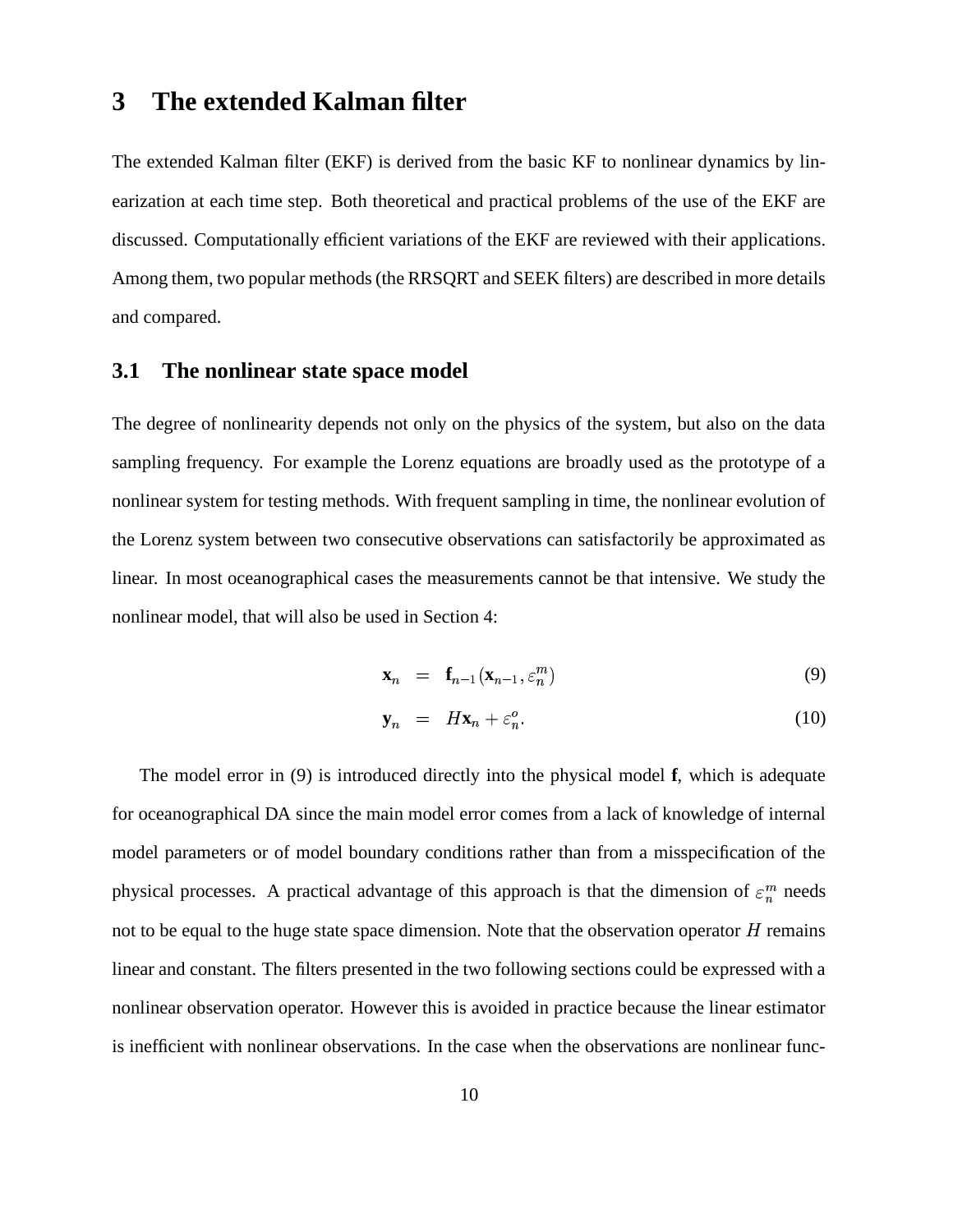tions of the state variables, as in remote sensing of sea surface color, the observed variables are generally integrated to the state space and the matrix  $H$  is used to select them from the space vector.

#### **3.2 Equations of the extended Kalman filter**

The idea behind extensions of the KF to nonlinear dynamics (Jazwinski, 1970) is to perform a Taylor expansion of the model at each time step and propagate the error covariance matrix along the truncated series. We note  $\frac{\partial \mathbf{f}}{\partial \mathbf{x}}|_{\mathbf{X}_{\infty}^{\alpha}}$ , then  $\frac{d\mathbf{I}}{\mathbf{X}}|_{\mathbf{X}_{n-1}^a}$  the linear tangent model (Jacobian matrix of partial derivatives of  $f_{n-1}$  taken at  $\mathbf{x}_{n-1}^a$ ). Truncation at first order provides the following propagation equations:

$$
\mathbf{x}_n^f = \mathbf{f}_{n-1}(\mathbf{x}_{n-1}^a, 0) \tag{11}
$$

$$
C_n^f = \left. \frac{\partial \mathbf{f}}{\partial \mathbf{x}} \right|_{\mathbf{X}_{n-1}^a} C_{n-1}^a \left. \frac{\partial \mathbf{f}}{\partial \mathbf{x}} \right|_{\mathbf{X}_{n-1}^a} + \left. \frac{\partial \mathbf{f}}{\partial \varepsilon^m} \right|_{\mathbf{X}_{n-1}^a} \Sigma^m \left. \frac{\partial \mathbf{f}}{\partial \varepsilon^m} \right|_{\mathbf{X}_{n-1}^a}.
$$
 (12)

There is a systematic estimation biasinherent to the use of the above propagation equations: if at the previous time step the expected state is  $\mathbf{x}_{n-1}^a = E(\mathbf{x}_{n-1}|\mathbf{y}_{0:n-1})$  then during the propagation equation (11)  $\mathbf{x}_n^f$  becomes a biased estimate of the mean  $E(\mathbf{x}_n|\mathbf{y}_{0:n})$  since **f** is a nonlinear function that does not commute with the expectation. This problem is solved with the Ensemble KF that uses Monte-Carlo sampling for the propagation. Truncations at second or following orders produce an Extended KF that is still biased, but empirically more robust against nonlinearities (Jazwinski, 1970 ; Maybeck, 1979). However, the equations of the second order EKF become so complex that their application is not feasible in DA. We will therefore consider only first order truncation, for which the analysis equations remain of the form  $(6)$ ,  $(7)$  and  $(8)$ . Yet these linear analysis equations have two other drawbacks when used with nonlinear models. First the linear estimation is not optimal any more because the variables propagated in a nonlinear model are generally not Gaussian. Second, the estimation of the first two moments does not provide the full probability density. There have been several attempts to apply the EKF directly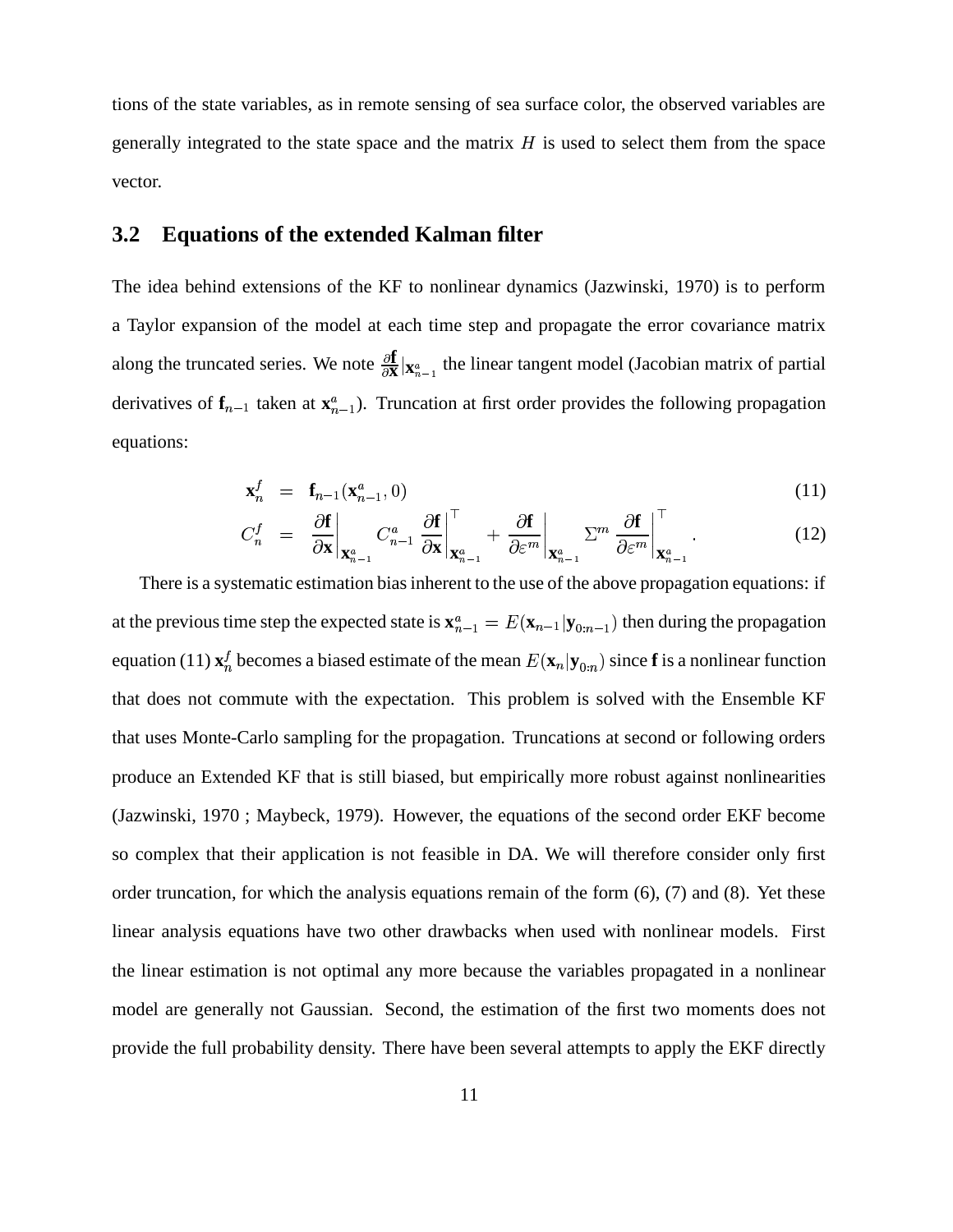in different simulated ocean circulation models (Evensen, 1992 ; Gauthier et al., 1993 ; Miller et al., 1994). But the application resulted in an unbounded error growth as soon as the system entered an unstable regime. The role of error propagation linearization in the divergence has been identified by Evensen (1992). Furthermore, the enormous computational effort required is a serious disadvantage of the EKF and numerous suboptimal schemes of the EKF have been developed for implementation in oceanographic studies. They are generally also more robust against nonlinearities than the crude full scale EKF.

#### **3.3 Sub-optimal schemes**

Most of the efforts to adapt the EKF to real high-dimensional problems have concentrated on working on approximations of the covariance matrix  $C_n^f$ .

Cohn and Todling (1996) propose three suboptimal schemes. The first one is a coarse grid approximation of  $C_n$  as in Fukumori and Malanotte-Rizzoli (1995), but they show that a minimum grid resolution is necessary to avoid filter divergence. The second suboptimal scheme is an approximation by singular value decomposition of the tangent linear model and the third is an approximation by eigendecomposition of  $C_n^f$ . The latter two suboptimal schemes were found equally efficient. Similar to the third method, the Reduced Rank Square Root (RRSQRT) Kalman filter (Verlaan and Heemink, 1997) and the Singular Evolutive Extended Kalman (SEEK) filter (Pham et al., 1998) both use an eigenvalue decomposition of the covariance matrix  $C_n^f$  and approximate the covariance by a projection on a low number of dominant eigenmodes. They have become popular in the oceanographical community and have been applied in real cases. The RR-SQRT Kalman filter has been applied to storm surge forecasting (Verlaan and Heemink, 1997), two and three dimensional coastal hydrodynamics (Verlaan, 1998 ; Wolf et al., 2001 ; Cañizares et al., 2001 ; Bertino et al., 2002) and air pollution (van Loon and Heemink, 1997 ; Segers et al., 2000 ; Elbern et al., 2000 ; Segers, 2002 ; Heemink and Segers, 2002). The SEEK filter has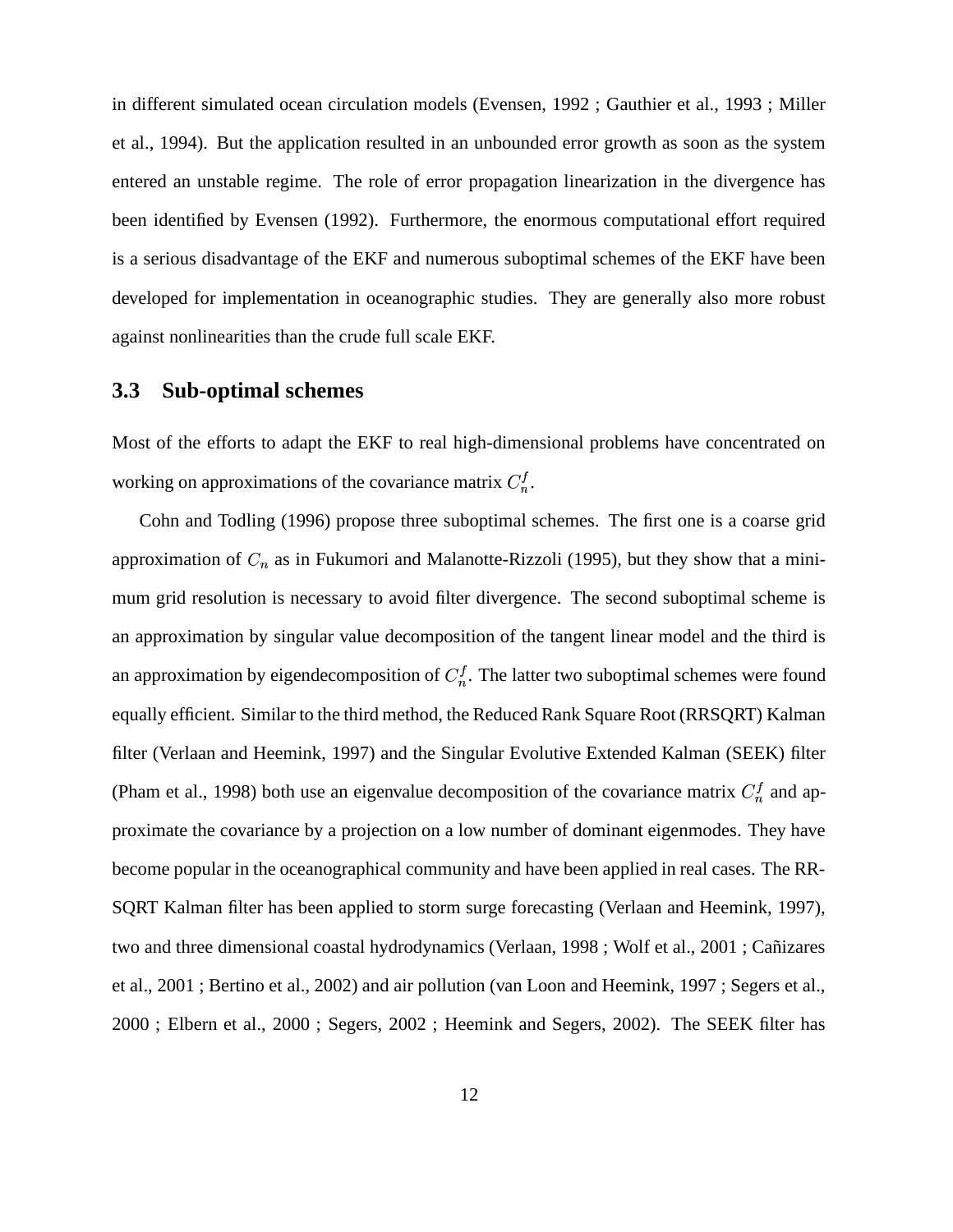been applied to ocean circulation models (Brasseur et al., 1999), within the European projects DIADEM and TOPAZ (Brusdal et al., 2003) and will soon be applied in the French operational oceanography program MERCATOR.

The sub-optimal schemes of the EKF have been applied satisfactorily in nonlinear cases, but we should remember that they are appoximations of the EKF that originally has an estimation bias in equation (11). These methods can therefore not be considered as theoretical solutions to the nonlinear model (9), although they are found empirically efficient.

### **3.4 Implementation of the RRSQRT and SEEK filters**

In the RRSQRT and the SEEK filters, the authors consider an eigendecomposition of the error covariance matrix  $C_n = S_n S_n^{\perp} = U_n D_n U_n^{\perp}$ , where  $S_n$  is the square root of  $C_n$ . The columns of  $U_n$  are the r dominant eigenvectors of  $C_n$  and  $D_n$  the diagonal matrix of the r highest eigenvalues. Propagating the square root covariance reduced to the first  $r$  eigenvalues alleviates considerably the computational burden since  $r$  is generally smaller than 100 and the square root covariance is an  $N \times r$  matrix instead of  $N \times N$ . If their principle is similar, there are practical differences in the filter initialization, propagation and analysis.

The initial covariance  $S_0$  is seldom known accurately, it is either approximated on the basis of a model output analysis or a data analysis. Brasseur et al. (1999) assume that the model without DA is able to reach well all possible states of the system at the initial time and suggest the use of an EOF analysis of a historical free run of the model. In practice, the covariance obtained by EOF analysis often has long range structures related to the seasonal cycles in the historical run. These long range structures are not realistic and it is not obvious how to remove them. Alternatively we can assume that the initial error is second order stationary, model the covariance by structural analysis of the observations and compute the dominant eigenvectors of the covariance matrix by a Lanczos algorithm. But measurements under the ocean surface are still insufficient for this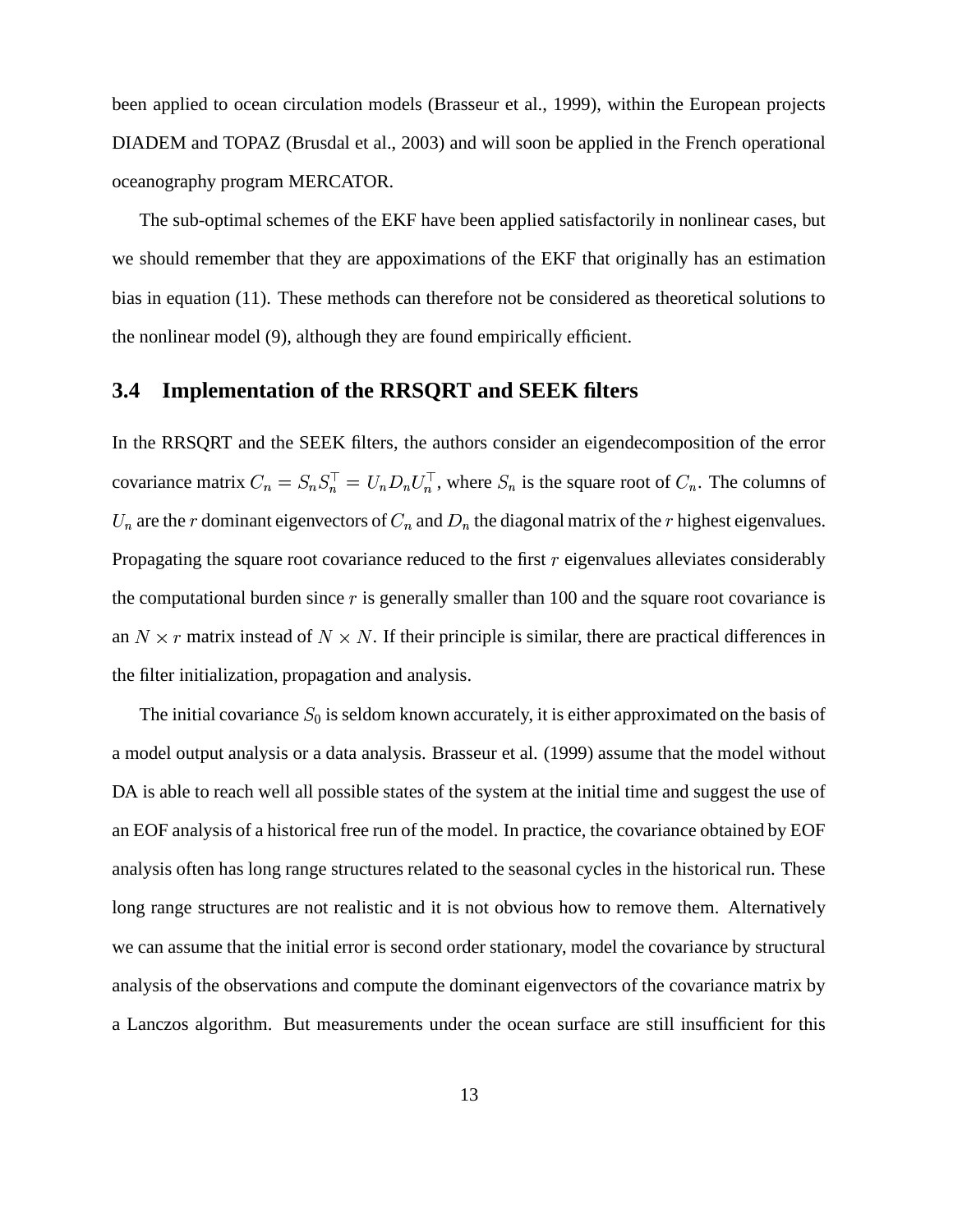task.

The propagation steps of these two suboptimal schemes have some similarities (Verlaan and Heemink, 1997 ; Brasseur et al., 1999). The equation (12) when applied to the square root  $S_n$  becomes the concatenation of two matrices, inherited respectively from the propagation of previous analysis errors and from the introduction of new model error:

$$
S_n^f = \left[\left.\frac{\partial \mathbf{f}}{\partial \mathbf{x}}\right|_{\mathbf{X}_{n-1}^a} S_{n-1}^a, \left.\frac{\partial \mathbf{f}}{\partial \varepsilon^m}\right|_{\mathbf{X}_{n-1}^a} (\Sigma^m)^{1/2}\right].
$$
 (13)

The eigenvectors from the previous analysis  $s_{n-1}^{i,a}$  (the *i*-th column of  $S_{n-1}^a$ ) evolve in time according to an approximate linearized model:

$$
\frac{\partial \mathbf{f}}{\partial \mathbf{x}} \bigg|_{\mathbf{X}_{n-1}^a} \mathbf{s}_{n-1}^{i,a} = \lim_{\epsilon \to 0} \frac{\mathbf{f}_{n-1}(\mathbf{x}_{n-1}^a + \epsilon \mathbf{s}_{n-1}^{i,a}, 0) - \mathbf{f}_{n-1}(\mathbf{x}_{n-1}^a, 0)}{\epsilon}
$$
(14)

$$
\mathbf{s}_n^{i,f} \quad \approx \quad \frac{\mathbf{f}_{n-1}(\mathbf{x}_{n-1}^a + \epsilon \mathbf{s}_{n-1}^{i,a}, 0) - \mathbf{f}_{n-1}(\mathbf{x}_{n-1}^a, 0)}{\epsilon}.
$$

The linearization parameter  $\epsilon$  should in principle be very small. However, due to strong model nonlinearities or discontinuities, very small values may initiate model disruptions and filter instabilities (Verlaan, 1998; Bertino et al., 2002) and the  $\epsilon$  has to be fine-tuned to obtain a trade-off between accuracy of model linearization and filter stability. Furthermore, the physical model is supposed to process only valid physical states, and it is implicitly assumed in (15) that the combination of two outputs from statistical procedures (the analysis estimate  $\mathbf{x}_{n-1}^a$  and the weighted eigenvector of the error covariance matrix  $s_{n-1}^{i,a}$  can be processed by a realistic ocean model. The potential conflict between physics and statistics will be adressed in Section 4.2, but the problem remains open in the present methods. Another disadvantage of the linearization is its incompatibility with the nonlinear model (9): for example if we replace the covariance square root  $S_n$  by its opposite  $-S_n$ , the propagation in the nonlinear equation (15) produces a different result. Verlaan (1998) solves the problem by gathering in  $S_n$  the dominant eigenvectors with both signs and obtains a more robust filter, but multiplies by two the computational cost of the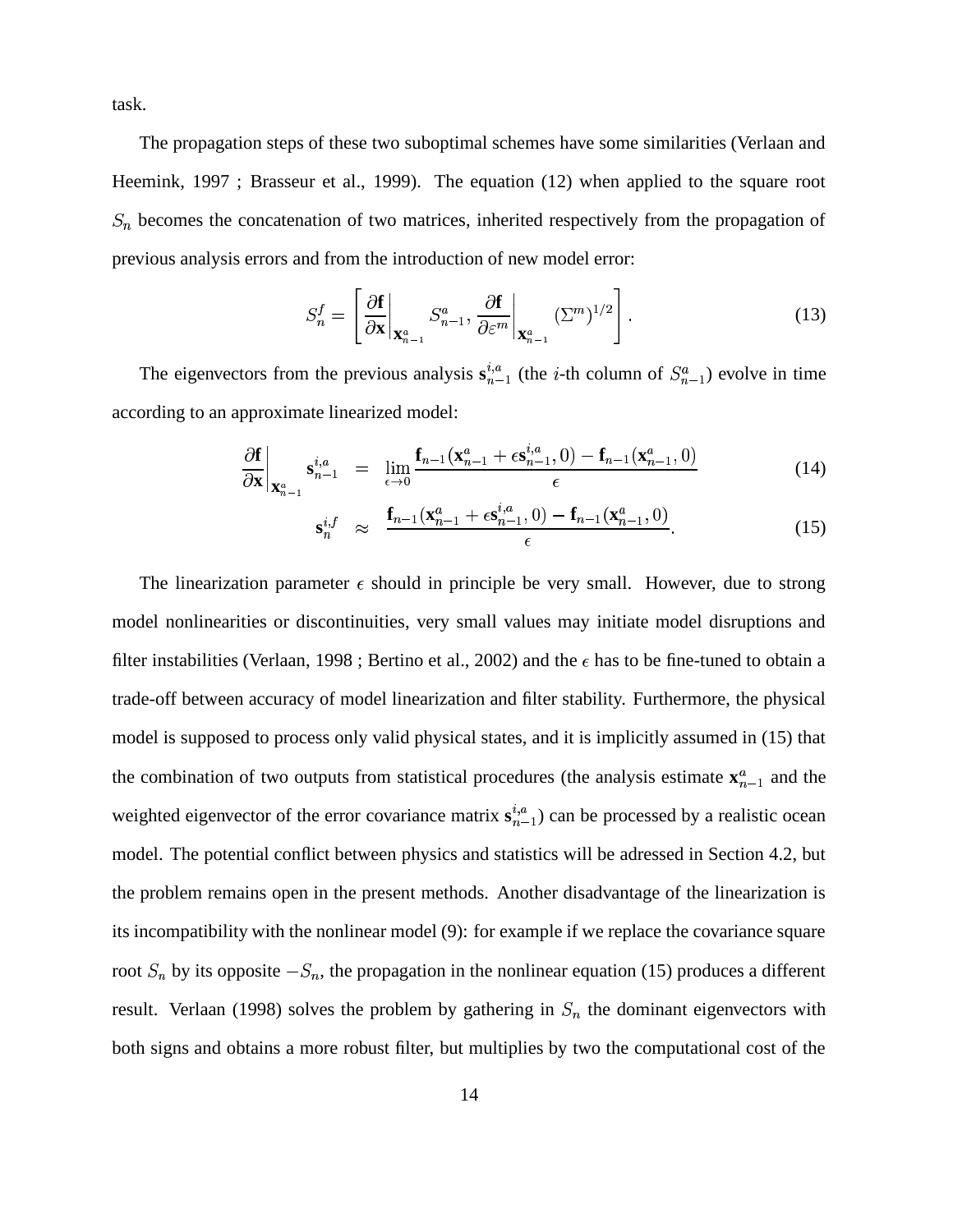forecast step.

The model error can be introduced by the same means. If we denote by  $(\Sigma^m)^{1/2}$  a Choles  $^{1/2}$  a Cholesky decomposition of the model error covariance matrix, and  $\mathbf{s}_n^{i,m}$  its *i*-th column, the model error is incorporated in the last columns of  $S_n^f$ :

$$
\left. \frac{\partial \mathbf{f}}{\partial \varepsilon^m} \right|_{\mathbf{X}_{n-1}^a} \mathbf{s}^{i,m} = \lim_{\epsilon \to 0} \frac{\mathbf{f}_{n-1}(\mathbf{x}_{n-1}^a, \epsilon \mathbf{s}^{i,m}) - \mathbf{f}_{n-1}(\mathbf{x}_{n-1}^a, 0)}{\epsilon}
$$
(16)

$$
\mathbf{s}_n^{r+i,f} \quad \approx \quad \frac{\mathbf{f}_{n-1}(\mathbf{x}_{n-1}^a, \epsilon \mathbf{s}^{i,m}) - \mathbf{f}_{n-1}(\mathbf{x}_{n-1}^a, 0)}{\epsilon}.
$$

In the propagation step, the SEEK filter does not use any model error and instead amplifies previous error estimates by a *forgetting factor* (Pham et al., 1998). We find this approach dangerous since all the error analysis relies on the initial error. Since Pham et al. (1998) approximate the initial covariance by an EOF analysis of model generated states, the above reservations by Cane et al. (1996) also apply here.

Purely formal differences between the SEEK and the RRSQRT Kalman filters occur in the update step. In the RRSQRT KF, the number of vectors  $s_n^{i,f}$  is reduced at every step along the  $r$  dominant eigenvalues of the approximate covariance matrix and then each vector is processed by Potter's scalar update. In the SEEK, the reduction step is avoided by the use of the forgetting factor, then the matrix  $D_n^f$  is updated by the classical KF equations as the image of  $C_n^f$  in the reduced state space. These two methods are equivalent since they both simply translate the idea of least squares linear interpolation. However, the SEEK is less general than the RRSQRT since it assumes that model errors only amplify previous errors whereas the RRSQRT filter allows any kind of model errors and makes it possible to track their origin and design further improvements of the physical model. It should therefore be preferred for the easier interpretation of the results.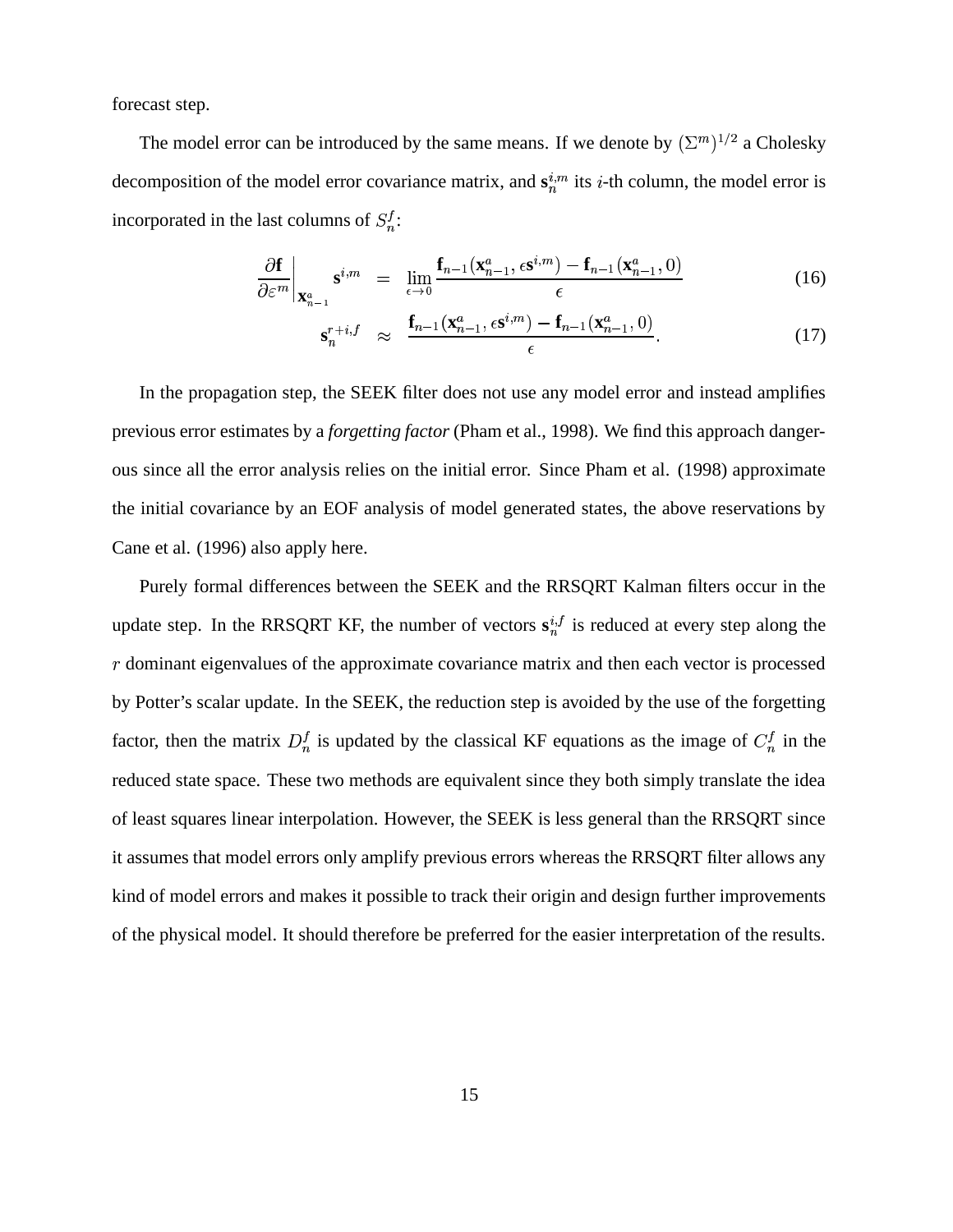## **4 Ensemble Kalman filters**

We review here adaptations of the KF to highly nonlinear systems by using Monte Carlo sampling in the propagation step while still applying a linear update. This is the principle of three DA methods, the Ensemble Kalman filter (EnKF) (Evensen, 1994 ; Evensen, 2003), the Harvard scheme (Lermusiaux and Robinson, 1999a) and the Singular Evolutive Interpolated Kalman (SEIK) filter (Pham, 2000) presented as an improved version of the SEEK filter. These filters are the most widely used in oceanography. An extension of the EnKF algorithm is proposed here with the use of a distributional transformation, called an *anamorphosis* in geostatistics (Chiles and Delfiner, 1999). It is illustrated with a simple ecological model.

### **4.1 Principle**

We use the previous nonlinear model (9), the EnKF propagation step uses a Monte Carlo sampling to approximate the forecast density  $\phi(\mathbf{x}_n | \mathbf{y}_{0:n-1})$  by r realizations:

$$
\forall i = 1 : r, \ \mathbf{x}_n^{f,i} = \mathbf{f}_{n-1}(\mathbf{x}_{n-1}^{a,i}, \varepsilon_n^{m,i}). \tag{18}
$$

The Monte Carlo method does not require the linearization of **f**. Thus the algorithm becomes much simpler than the EKF and its derivatives. The  $r$  realizations at time  $n - 1$  are processed and r simulations of the model error  $\varepsilon_n^{m,i}$  are provided by classical tools. The computational cost of the propagation is directly proportional to the number  $r$  of realizations (also called "members" of the ensemble). Therefore, DA for oceanographical applications cannot afford much more than a hundred realizations, which is very low compared to many Monte Carlo methods that require an order of ten thousands realizations to produce stable results. However, simulated case studies did not show the interest of using more than a hundred members (Evensen, 1994), and the EnKF with only  $r = 100$  members has been successfully applied in many real cases.

The update step simulates the posterior density  $\phi(\mathbf{x}_n | \mathbf{y}_{0:n})$  by conditioning each forecast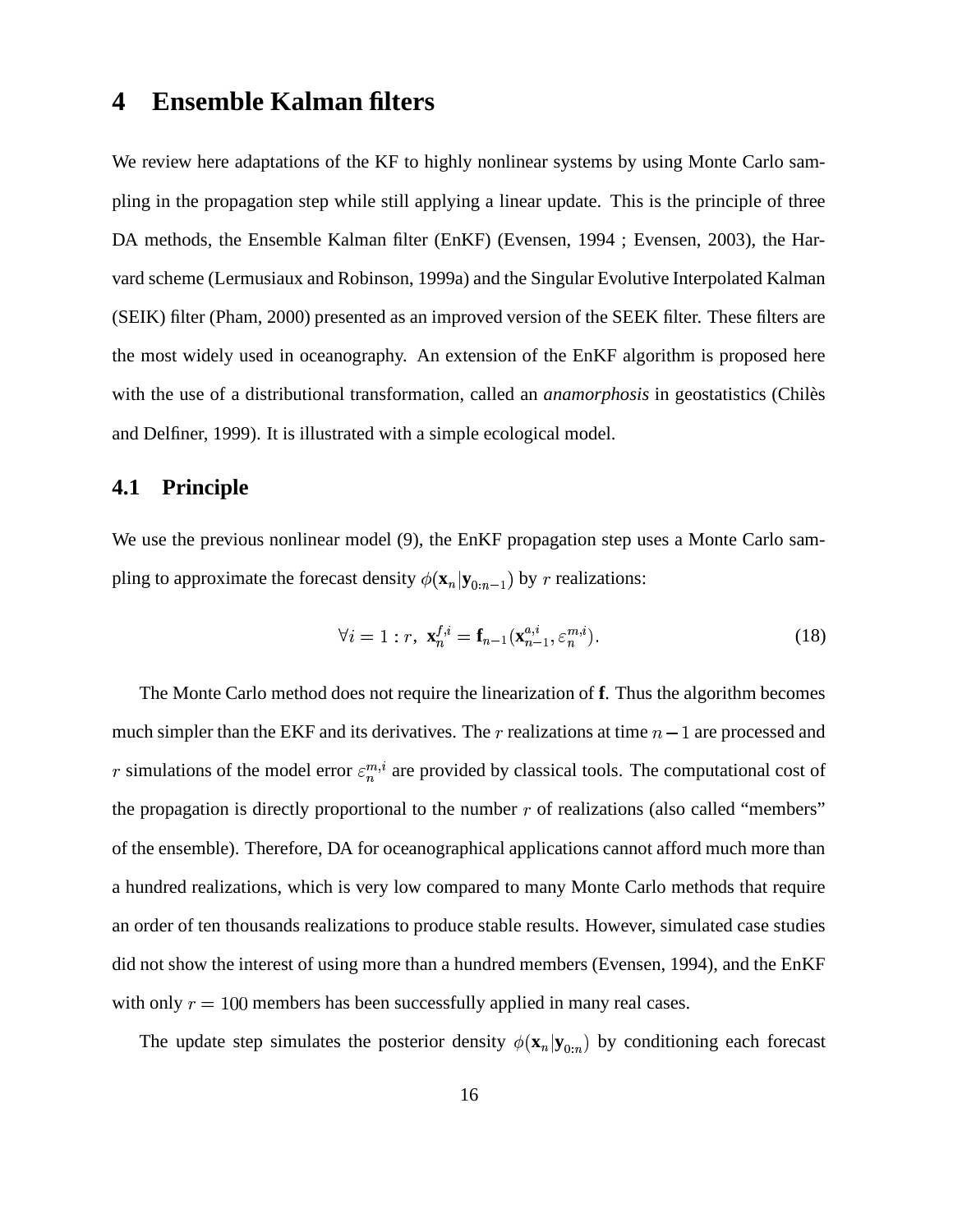member (18) to the new observations  $y_n$  by a linear update. The EnKF is therefore optimal for Gaussian prior and observation distributions, resp.  $\phi(\mathbf{x}_n|\mathbf{y}_{0:n-1})$  and  $\phi(\mathbf{y}_n|\mathbf{x}_n)$ . In practice, the mean and covariance of the prior are approximated from the ensemble statistics  $x_n^f$  $1/r \sum_i \mathbf{x}_n^{f,i}$  and  $C_n^f = \frac{1}{r-1} \sum_i \mathbf{x}_n^{f,i} (\mathbf{x}_n^f)$  $\frac{1}{r-1}\sum_i \mathbf{x}_n^{f,i}(\mathbf{x}_n^{f,i})^\top - \mathbf{x}_n^f(\mathbf{x}_n^f)^\top$  and r simulations of the observational noise  $\varepsilon_n^o \sim \mathcal{N}(0, \Sigma^o)$  are also easily obtained. The kriging linear interpolator conditions the forecast members:

$$
\mathbf{x}_n^{a,i} = \mathbf{x}_n^{f,i} + K_n(\mathbf{y}_n - H\mathbf{x}_n^{f,i} + \varepsilon_n^{o,i}),\tag{19}
$$

with the classical Kalman gain matrix  $K_n$  as in (7). The three filters reduce the computational cost of the above update scheme by performing the update only along the dominant eigenmodes of the covariance matrix  $C_n^f$  (Evensen, 2003). They have been applied to a broad range of coupled physical and biological models (Allen et al., 2002 ; Lermusiaux and Robinson, 1999b ; Evensen, 2003) and have proven better adequation for highly nonlinear systems than the various suboptimal schemes of the EKF (Evensen, 1994 ; Verlaan and Heemink, 1999 ; Bertino, 2001).

#### **4.2 Limits of the sequential linear estimator**

When applying sequential DA to the nonlinear model (9) the successive state estimates of  $\mathbf{x}_n$ have to satisfy conditions both of physical and statistical order:

- The state vector  $\mathbf{x}_n^a$  produced by statistical analysis should be physically consistent to be further propagated into the model **f**. The latter is designed to restart only from valid physical states and might crash or give non-physical results if this condition is not respected.
- The forecast state vector  $\mathbf{x}_n^f$  generated by a perturbed model run should have multivariate Gaussian distribution for optimal use of the linear statistical analysis. However, the analysis will still produce a variance-minimizing result in the opposite case, though not being the optimal estimate.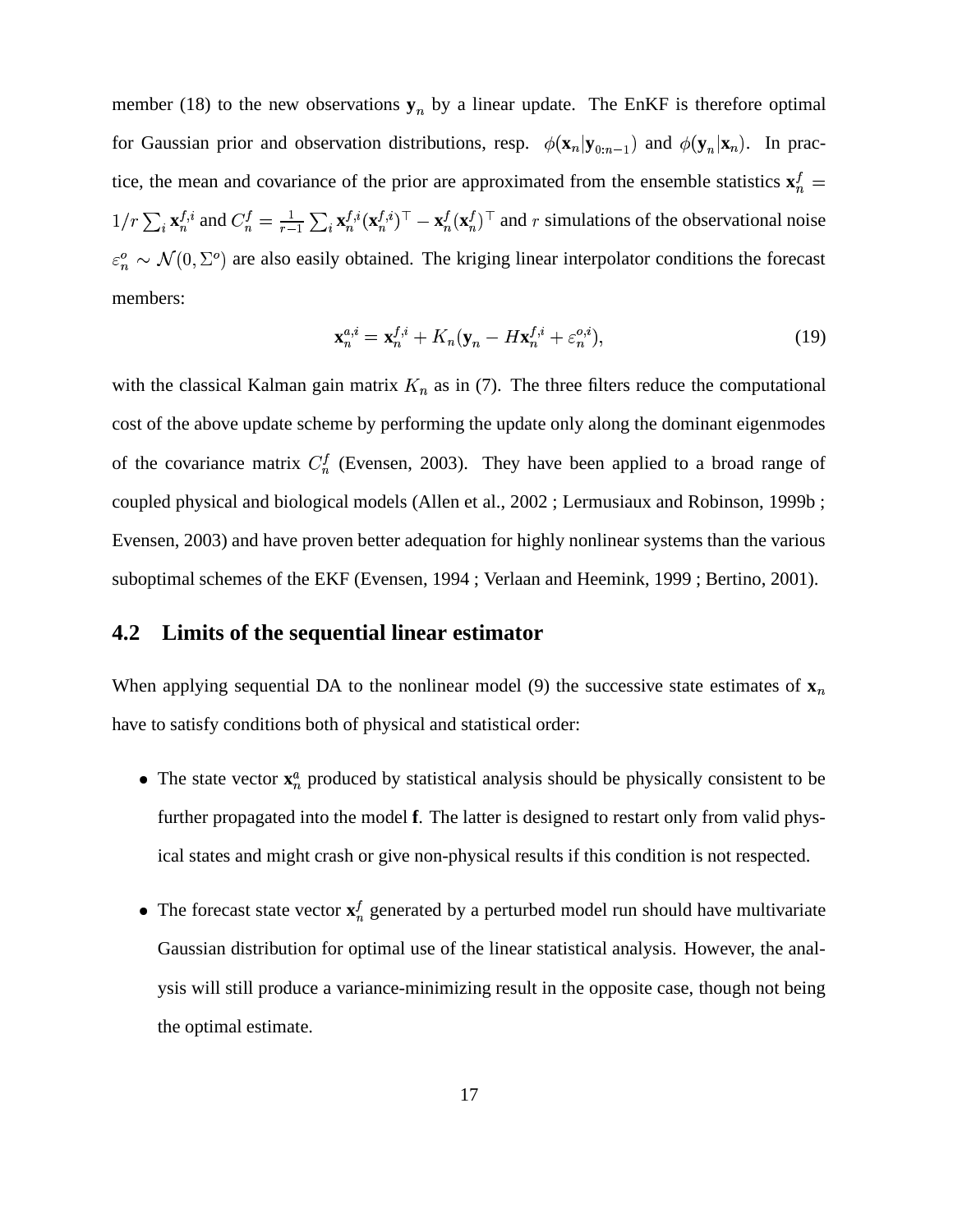In sequential DA, both conditions are linked: failure to satisfy one condition actually increases the risks of missing the other at the following step. The linear estimation in (19) is sensitive to extreme values in the data  $y_n$ , but also to extreme values in the ensemble of forecast states  $\mathbf{x}_n^{f,i}$  from which the prior covariance  $C_n^f$  is computed. In the particular case of distributions with a longer distribution tail than the normal, the posterior members  $\mathbf{x}_n^{a,i}$  can contain extremely high or low values, depending on the sign of the covariances, that may be physically unrealistic. As another effect of an unappropriate use of a linear estimator, the posterior distribution is nearer to the normal distribution than that of the original variables (Miller et al. (1999) provides a simplified example in the case of sequential DA). The normal distribution, despite the name, does not fit all ocean variables. For example it has infinite distribution tails that many physical variables do not have: concentrations of water constituent are positive and the water temperature should always lie between the freezing and boiling points. Estimates that exceed these physical thresholds should not be processed further in the next propagation step as they could start disruptions in the physical model. The idea that the ocean model should be able with time to correct the non-physical features produced by the statistical analysis is dangerous. If sophisticated ocean models are able to simulate mesoscale processes, for example eddies that cross large ocean basins without losing their energy nor exchanging their contents with the surrounding waters, then they might also maintain the non-physical features for a very long time.

Until the present paper, there has been little concern so far in the DA community about the lack of Gaussianity of the forecast variables, although it is known that the variance minimizing estimate is no longer optimal in the non-Gaussian case. Our point is that the physical variables under consideration do not need to be Gaussian but only need to be subject of a Gaussian transformation in order to benefit from the good properties of this distribution. Still, we need a hypothesis that the random function is Gaussian after transformation of the marginal distribution. In particular, we assume that the bivariate distribution of the random function are bi-Gaussian.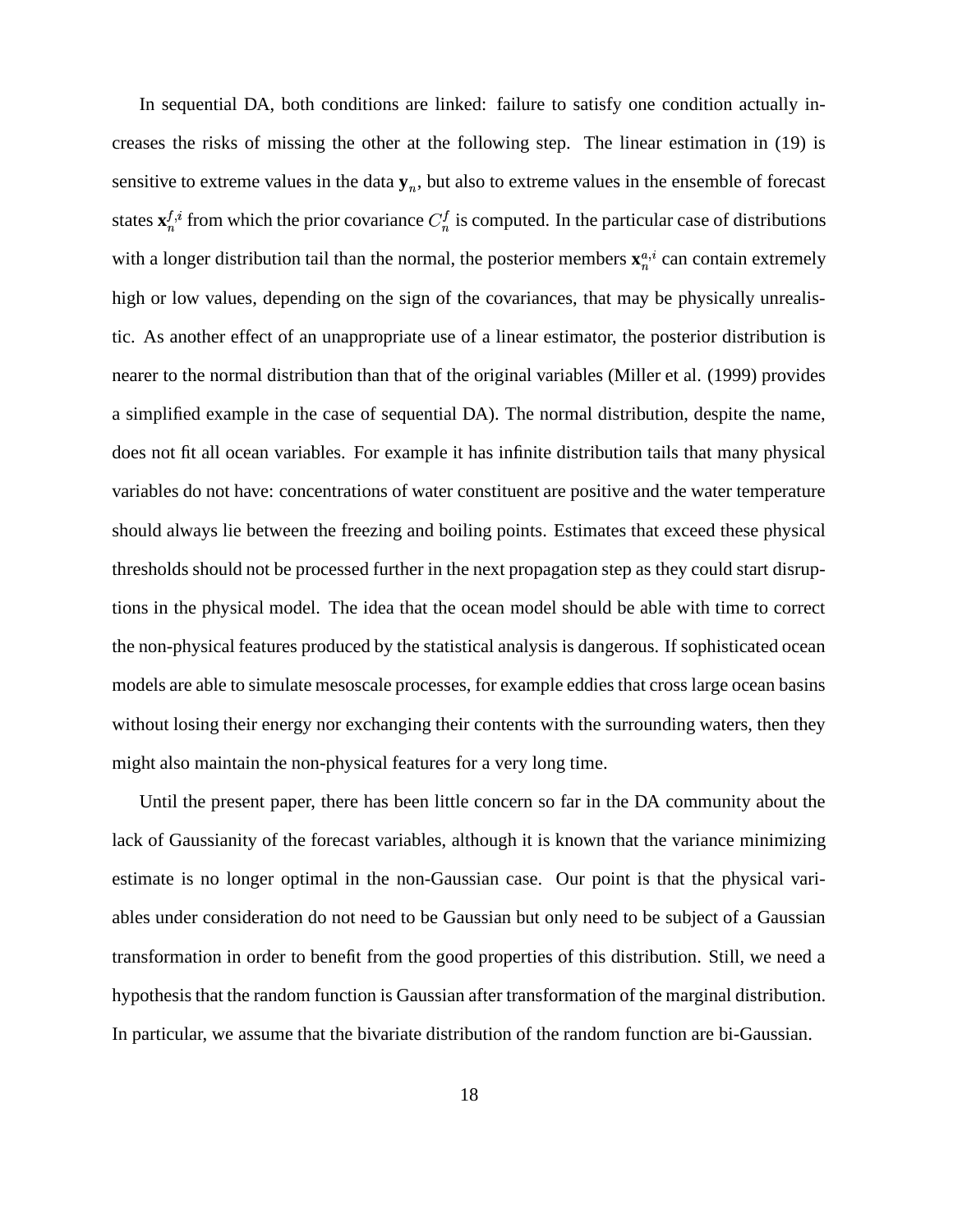If the above reservations apply to all DA methods mentioned in Sections 3 and 4.1, only the EnKF will be used to propose an alternative method since it provides a more convenient framework for the use of nonlinear transformations than most other methods.

#### **4.3 The Gaussian anamorphosis function**

The case of Gaussian anamorphosed variables allows to apply the two above mentioned conditions to two distinct variables,  $\tilde{\mathbf{x}}_n = \psi_n(\mathbf{x}_n)$ ,  $\psi_n$  being the anamorphosis function, the raw variable  $x_n$  being physically consistent and the transformed variable  $\tilde{x}_n$  suitable for linear estimation. This is less constraining than expecting the same variable to have both physical and statistical properties together.

However the objective computation of the transformation  $\psi_n$  leads to practical difficulties in oceanographical applications because of the high dimensions of the state variables and of the operational aspects that need an automatic procedure. We are therefore looking for nonlinear bijections  $\psi_n$  defined on  $\mathbb{R}^N$  that can turn the state vector into a Gaussian vector and, after the analysis is performed, back-transform the updated vectors into physically consistent states, at every assimilation time step  $n$ . Unfortunately this is not possible in practice. Indeed, evaluating the physical consistency of a given ocean state is not a straightforward task, neither checking for the Gaussiannity of a multivariate spatial law. The latter would formally require an order of fact  $(N)$  tests at each step *n* to check that all linear combinations of subsets of  $\mathbf{x}_n^f$  are Gaussian. We shall therefore not look for the best transformation but rather concentrate on those that respect simpler conditions while already improving the original method.

The usual assumption is that the variables at different locations are identically distributed, conditionally to the past data and to the physics. Even if this assumption cannot be met, the variable minimum and maximum values remain the same all over the domain and we can build a transformation that respects these bounds. Within this framework the anamorphosis function  $\psi_n$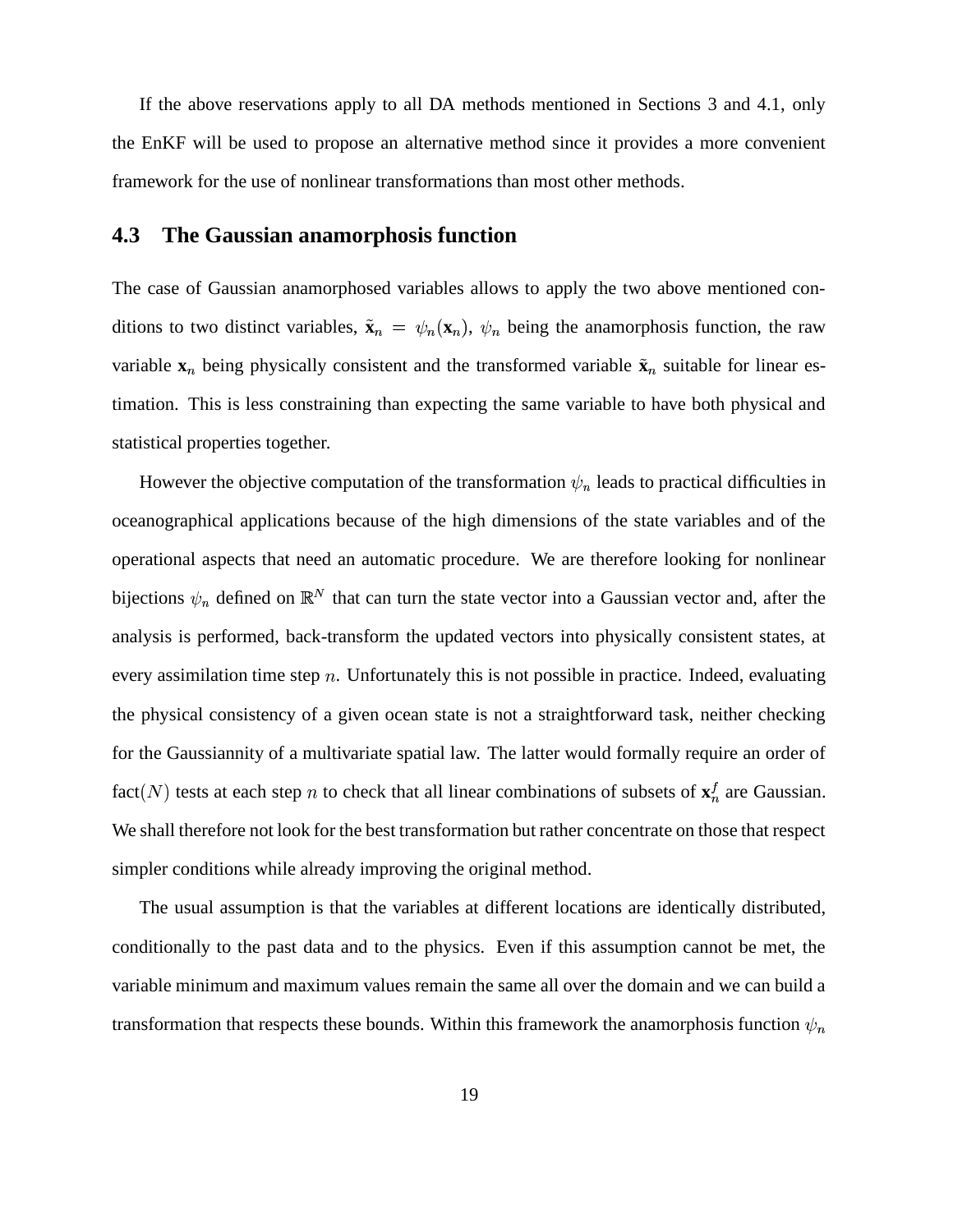is homogeneous all over the spatial domain and it is sufficient to model one distribution for each physical variable, which amounts to an order of ten instead of  $N$ . The modeling of the marginal distributions is computationally tractable for use in operational methods.

In practice, the Gaussian anamorphosis function can be obtained from the empirical marginal distribution by its expansion into Hermite polynomials. Chiles and Delfiner (1999) and Wackernagel (2003) give accounts of other possible anamorphosis functions, corresponding bivariate distribution models and their applications in nonlinear geostatistics. At time  $n$ , the propagation step (18) provides an ensemble of states  $\{x_n^{f,i}, i = 1 : r\}$  ideally drawn from the prior density  $\phi(\mathbf{x}_n|\mathbf{y}_{1:n-1})$ . Under the previous assumption, the density of each variable can be approximated by the histogram of their values all over the domain and for all members. In typical EnKF applications in oceanography, the number of grid cells times the number of members is of an order of  $10^7$  samples, which is sufficient for modeling graphically the prior density of  $\mathbf{x}_n^f$ .

### **4.4 An EnKF variant with Gaussian anamorphosis**

We suggest a modification of the EnKF algorithm above. All other sequential DA methods can be adapted similarly if the update is performed by Monte Carlo sampling. The propagation step (18) remains unchanged since the law of  $\varepsilon_n^m$  and the nonlinear relationship between  $\varepsilon_n^m$  and  $\mathbf{x}_n$ are both predefined and can already integrate any nonlinear transformation. The anamorphosis is used in the update step.

The observation density  $\phi(\mathbf{y}_n|\mathbf{x}_n)$  is predetermined and therefore easy to transform. We denote  $\chi_n$  the anamorphosis function for the measurements:  $\tilde{\mathbf{y}}_n = \chi_n(\mathbf{y}_n)$ .  $\chi_n$  is related to  $\psi_n$ through the observation operator H. In practice it can be chosen so that the operator  $\tilde{H}$  =  $\chi_n \circ H \circ \psi_n$  is linear. Then the change of variables redefines the nonlinear state space model (9) for the transformed variables  $\tilde{\mathbf{x}}_n$  and  $\tilde{\mathbf{y}}_n$ , to which we can apply sequential DA. The classical KF matrices associated to the transformed variables will be noted C, K,  $\tilde{\varepsilon}^o$ ,  $\Sigma^m$  and  $\Sigma^o$ .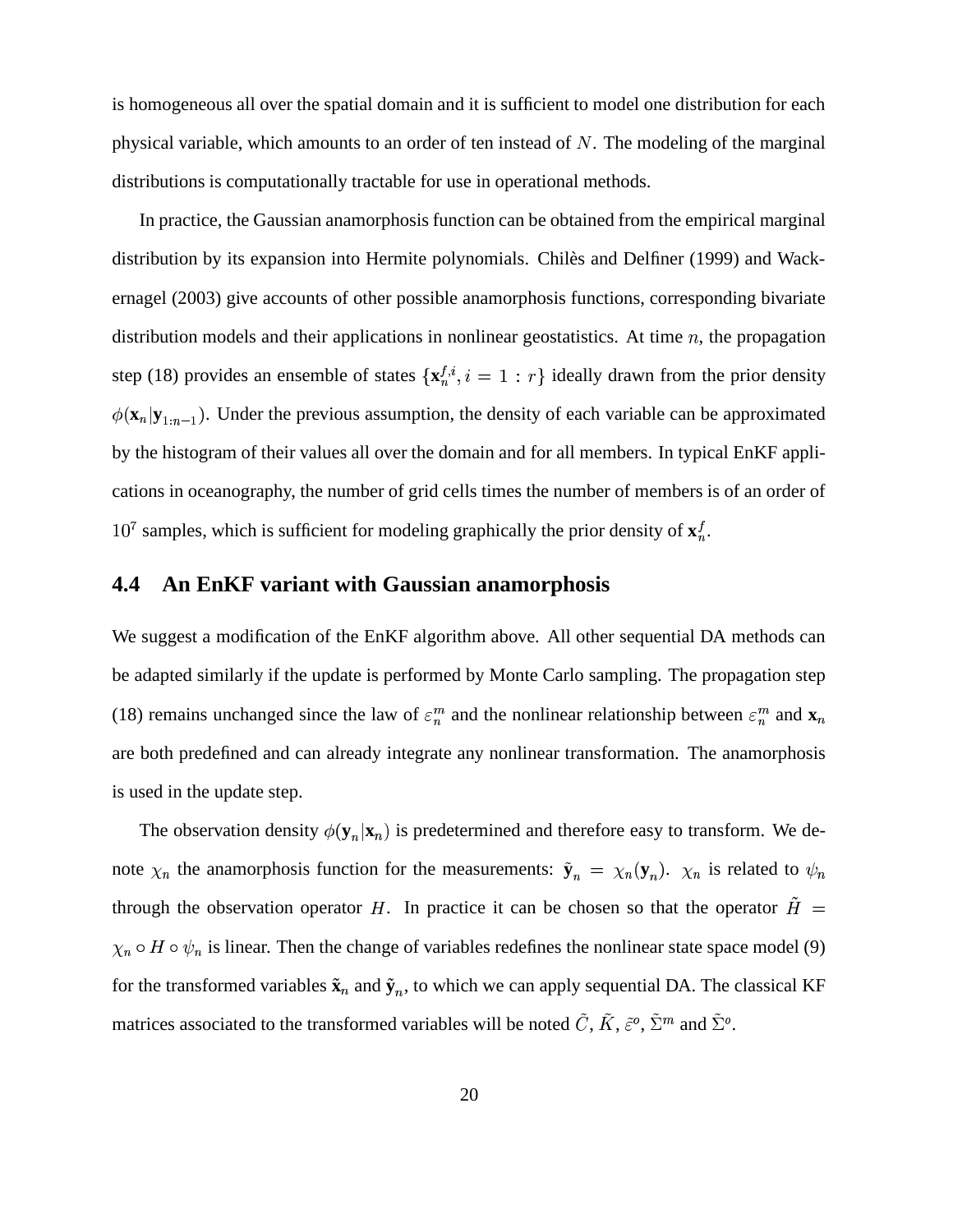The first and second moments of the Gaussian prior density  $\phi(\tilde{\mathbf{x}}_n | \tilde{\mathbf{y}}_{0:n-1})$  are approximated after the forward transformation  $\tilde{\mathbf{x}}_n^{f,i} = \psi_n(\mathbf{x}_n^{f,i})$  by their experimental moments on the ensemble. The covariance of the transformed Gaussian observations  $\phi(\tilde{\mathbf{y}}_n|\tilde{\mathbf{x}}_n)$  is deduced from  $\phi(\mathbf{y}_n|\mathbf{x}_n)$ , so we can simulate the transformed observation error  $\tilde{\varepsilon}_n^o \sim \mathcal{N}(0, \Sigma^o)$ .

In order to apply a linear update to  $\tilde{\mathbf{x}}_n$ , a second assumption has to be made about its multivariate Gaussian properties. Indeed the bivariate distribution of a couple of Gaussian variables is not necessarily bi-Gaussian but may be only Hermitian, and so on at higher orders. Here we will suppose  $\tilde{\mathbf{x}}_n$  multi-Gaussian, but as previously mentioned, this assumption is practically very difficult to check. Yet we believe that the anamorphosed variables are more likely to fulfill it than the original physical variables  $\mathbf{x}_n$ .

The posterior density  $\phi(\tilde{\mathbf{x}}_n | \tilde{\mathbf{y}}_{0:n})$  is simulated using the conditional simulation algorithm (19) applied to the transformed vectors :

$$
\tilde{\mathbf{x}}_n^{a,i} = \tilde{\mathbf{x}}_n^{f,i} + \tilde{K}_n(\tilde{\mathbf{y}}_n - \tilde{H}\tilde{\mathbf{x}}_n^{f,i} + \tilde{\varepsilon}_n^{o,i}),\tag{20}
$$

Back-transformation of the above conditional simulations  $\mathbf{x}_n^{a,i} = \psi_n^{-1}(\tilde{\mathbf{x}}_n^{a,i})$  provides samples of the posterior probability density  $\phi(\mathbf{x}_n|\mathbf{y}_{0:n})$  from which we can draw the unbiased statistics of interest, which would be difficult to obtain without performing the update by Monte Carlo sampling. The latter samples sequentially feed the physical model in the next ensemble propagation step. For application with other Kalman filtering methods, the analyzed mean  $\mathbf{x}_n^a$  and covariance matrix  $C_n^a$  can be approximated by the ensemble average and covariance of  $\mathbf{x}_n^{a,i}$ ,  $i = 1 : r$ .

# **4.5 Illustration: a simplified ecological model**

We consider for **f** the simplified ecological model introduced by Evans and Parslow (1985) to reproduce yearly cycles of phytoplankton blooms. Phytoplankton (P) feeds on nutrients (N) and is grazed by herbivores (H). Eknes and Evensen (2002) extended the original nondimensional model to 1-D (a vertical water column) and implemented the EnKF to show the potential use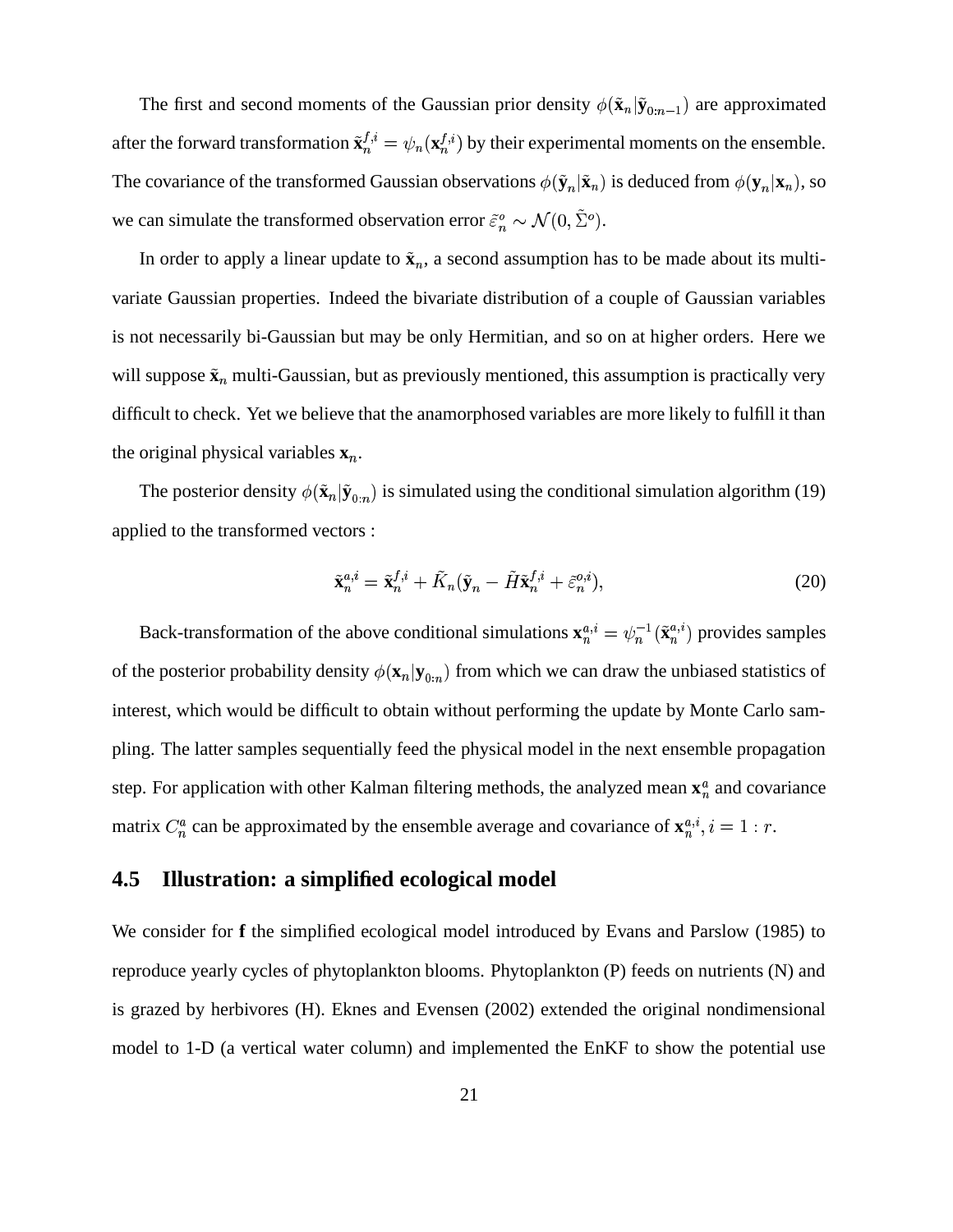of remotely sensed ocean color data for DA in ecological models. This model is also used to compare the EnKF to the RRSQRT Kalman filter (Bertino et al., 2002). The state vector  $\mathbf{x}_n$ contains the N, P and H values on all vertical grid cells, and the observations  $y_n$  are a subset of all variables every fourth grid cell. More details of the model and DA setup are given in Bertino (2001). The yearly cycle simulated by the model is presented in Figure 1: at the beginning of the year, nutrients are present at the bottom of the water column and brought by diffusion to the top of the water column. During the spring (days 100 to 150) the solar radiative energy lets the phytoplankton take up the nutrients; the "spring bloom". Their growth is stopped after day 150 by the herbivores grazing.

(Figure 1 around here)

This simplified ecological model has some interesting characteristics for DA: it is nonlinear, very sensitive to perturbations in the initial and boundary conditions and all three water constituents need positive values. Negative concentrations would cause disruptions in the biological equations. Here we will simply show the interest of modeling the water constituents by positive random variables with a lognormal model.

The twin experiment consists in generating a reference "true" yearly cycle by the model, from which we subsample a few synthetic observations perturbed by a random measurement noise. We assume that the measurements have lognormal distributions. The DA methods are then tested with respect to their ability in regenerating the reference solution. The model is driven by noisy initial and boundary conditions but corrected every 10 days by DA of the noisy synthetic observations. The ensemble size for the normal and lognormal versions of the EnKF will be  $r = 100$ , a larger ensemble size does not improve significantly the estimation (Bertino, 2001).

We present the results of the EnKF as in equations (18) and (19) that assumes all error noises Gaussian: the initial distribution of  $\mathbf{x}_0$ , the model errors  $\varepsilon_n^o$  and measurement errors  $\varepsilon_n^o$ . We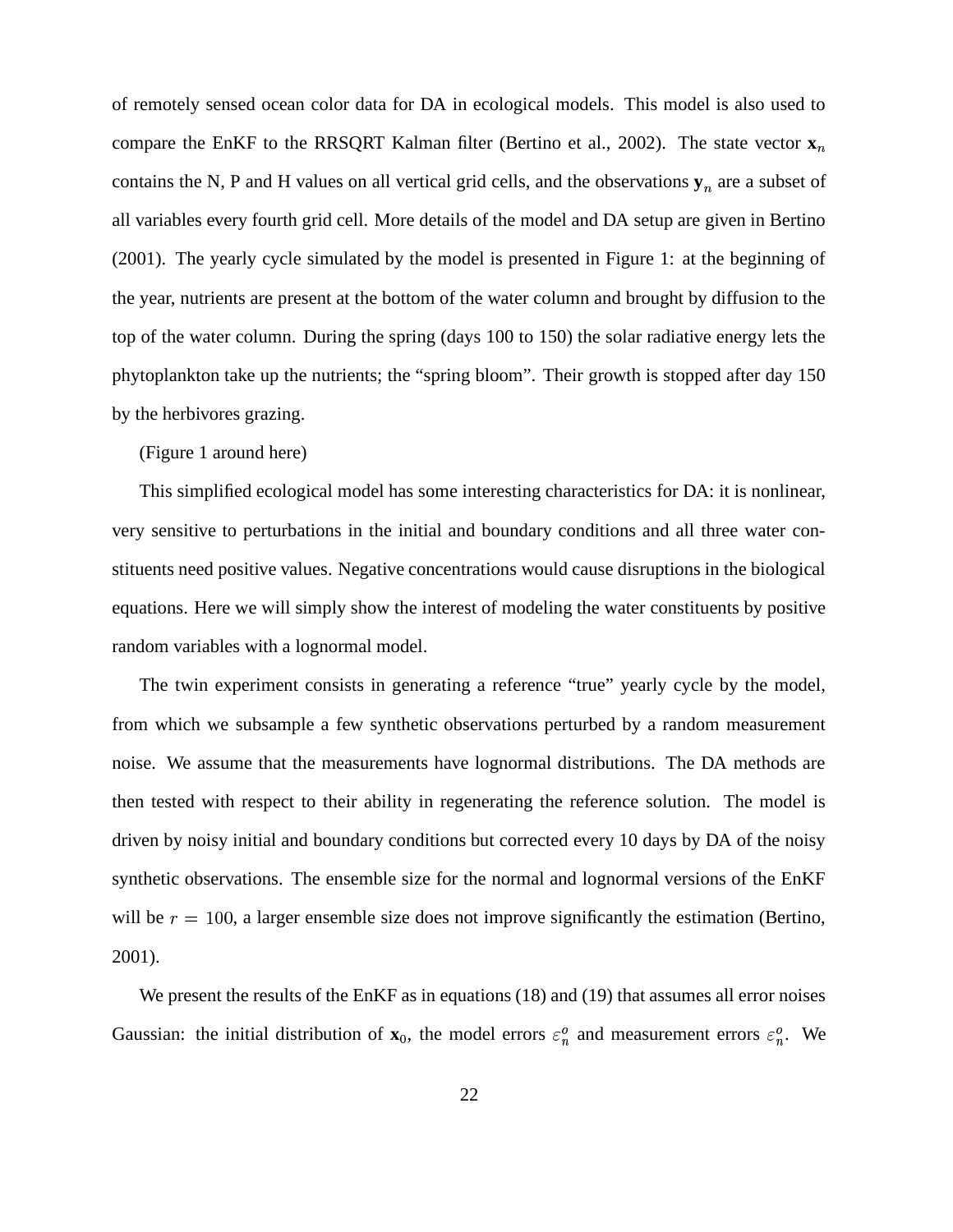compare these results to those of the lognormal version (equation (20) with  $\tilde{\mathbf{x}}_n = \log(\mathbf{x}_n)$  and  $\tilde{\mathbf{y}}_n = \log(\mathbf{y}_n)$ ). In Figure 2 we represent the three histograms of the raw biological variables modeled in the course of the reference run, for all depths and all time steps, while the histograms of their logarithms are shown in Figure 3 for comparison and tend to indicate that the Gaussian assumption should be more appropriate for the logarithms than for the raw biological variables. The raw histograms are indeed more strongly asymmetric than the logarithms but the logarithm might not be the optimal transformation.

(Figure 2 about here) (Figure 3 about here)

Both filter error statistics have been set arbitrarily to realistic values and adjusted by a rule of thumb so that both approaches give equivalent results. We therefore briefly comment on their qualitative behavior.

(Figure 4 about here)

The errors in Figure 4 show no significant differences between the two versions for the N variable, but differences are obvious both for P and H. The results of the normal EnKF show repeated episodes with underestimation of P when overestimating H (see the stripes on middle left and bottom left graphs in Figure 4) during the whole spring bloom.

This result can be interpreted as an effect of negative simulated values. During the spring, light conditions are good enough to let phytoplankton and herbivores grow, however the growth of herbivoresislimited by their own low concentration. The update in the normal EnKF simulates Gaussian posterior distributions with a mean near to zero and generates many negative values. As these values are not allowed to feed the ecological model they are cleared from the analysed vectors and set to zero. The truncation biases the H estimates by a systematical overestimation. During the following propagation step, the model lets the falsely numerous herbivores graze the phytoplankton, thus increases the overestimation of H and jointly underestimates P. At the next assimilation time, the estimates are corrected to their observed value and the estimation error is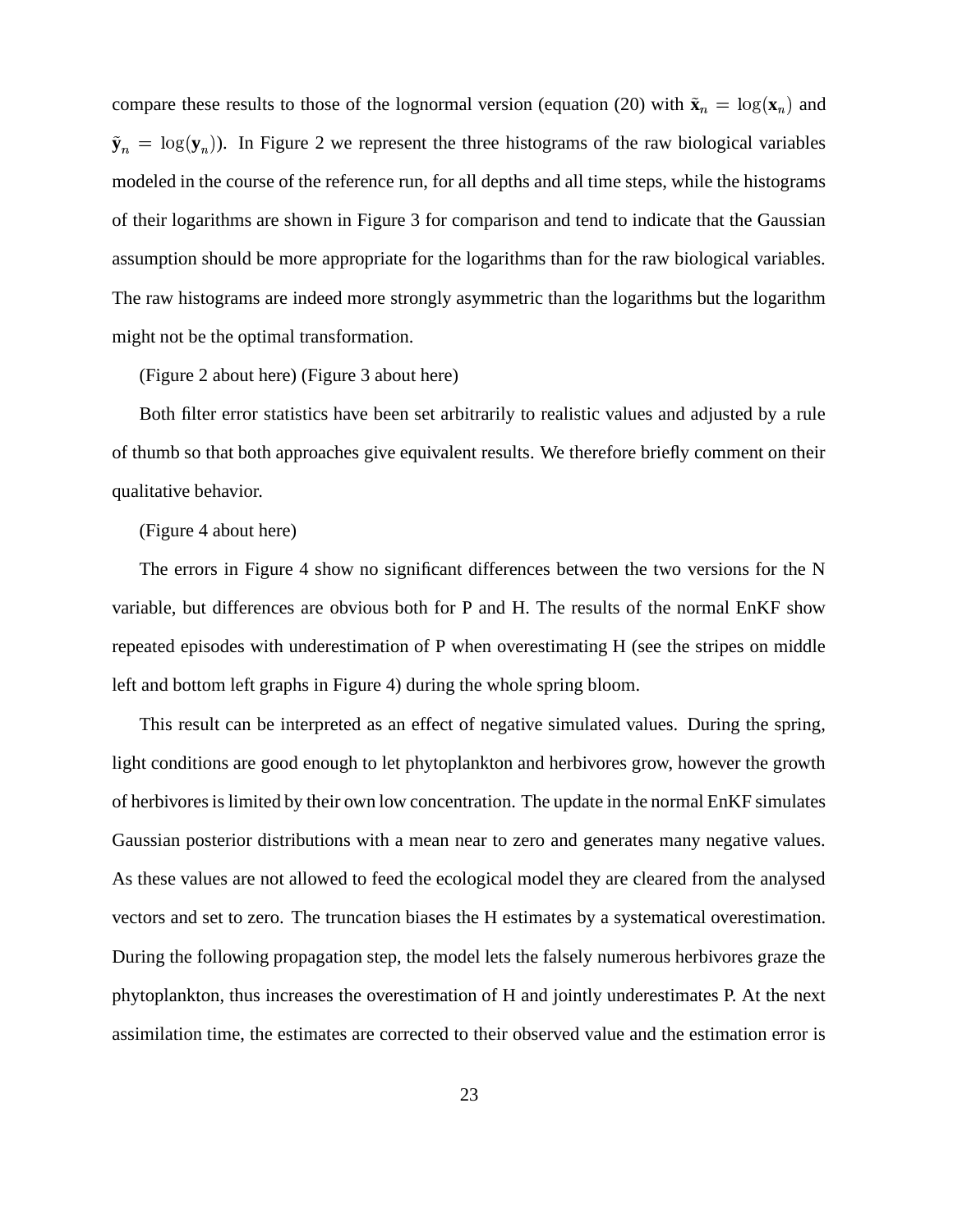pulled back to zero. These repeated biases and corrections form the sequence of vertical stripes on the left graphs of Figure 4.

Looking at the results from the lognormal EnKF, most of the vertical stripes have disappeared from the spring bloom period. Other errors occur later on for P and for H, but are apparently not linked to each other. We can further improve the estimates by the use of a more appropriate anamorphosis function than the logarithm, based on fine modeling of the ensemble histograms of  $\mathbf{x}_n \sim \phi(\mathbf{x}_n | \mathbf{y}_{0:n-1})$  and  $\mathbf{y}_n \sim \phi(\mathbf{y}_n | \mathbf{x}_n)$  as discussed in Section 4.3. The above results have been reproduced accurately with three different realizations of the random measurement perturbations (Bertino, 2001).

# **5 Other Monte Carlo methods**

We point towards alternative Monte Carlo methods for the update step. Importance sampling is used to sample from the posterior distribution given by the Bayes formula. The algorithm is made sequential and an additional resampling step is added to prevent algorithm degeneracy. These Sequential Importance Resampling (SIR) methods are more general than Kalman filtering since they do not need to assume Gaussianity but their use in real DA applications is still new — the only realistic application at this date is in van Leeuwen (2002) — while they are already current practice in the statistical community (Doucet et al., 2001).

#### **5.1 The general nonlinear model**

We consider here a fully nonlinear state space model:

$$
\mathbf{x}_n = \mathbf{f}_{n-1}(\mathbf{x}_{n-1}, \varepsilon_n^m) \tag{21}
$$

$$
\mathbf{y}_n = \mathbf{h}(\mathbf{x}_n, \varepsilon_n^o). \tag{22}
$$

It has been demonstrated (Evensen, 1994) that Monte Carlo sampling represents progress compared to linear methods to derive the prior density. From the above example, we can guess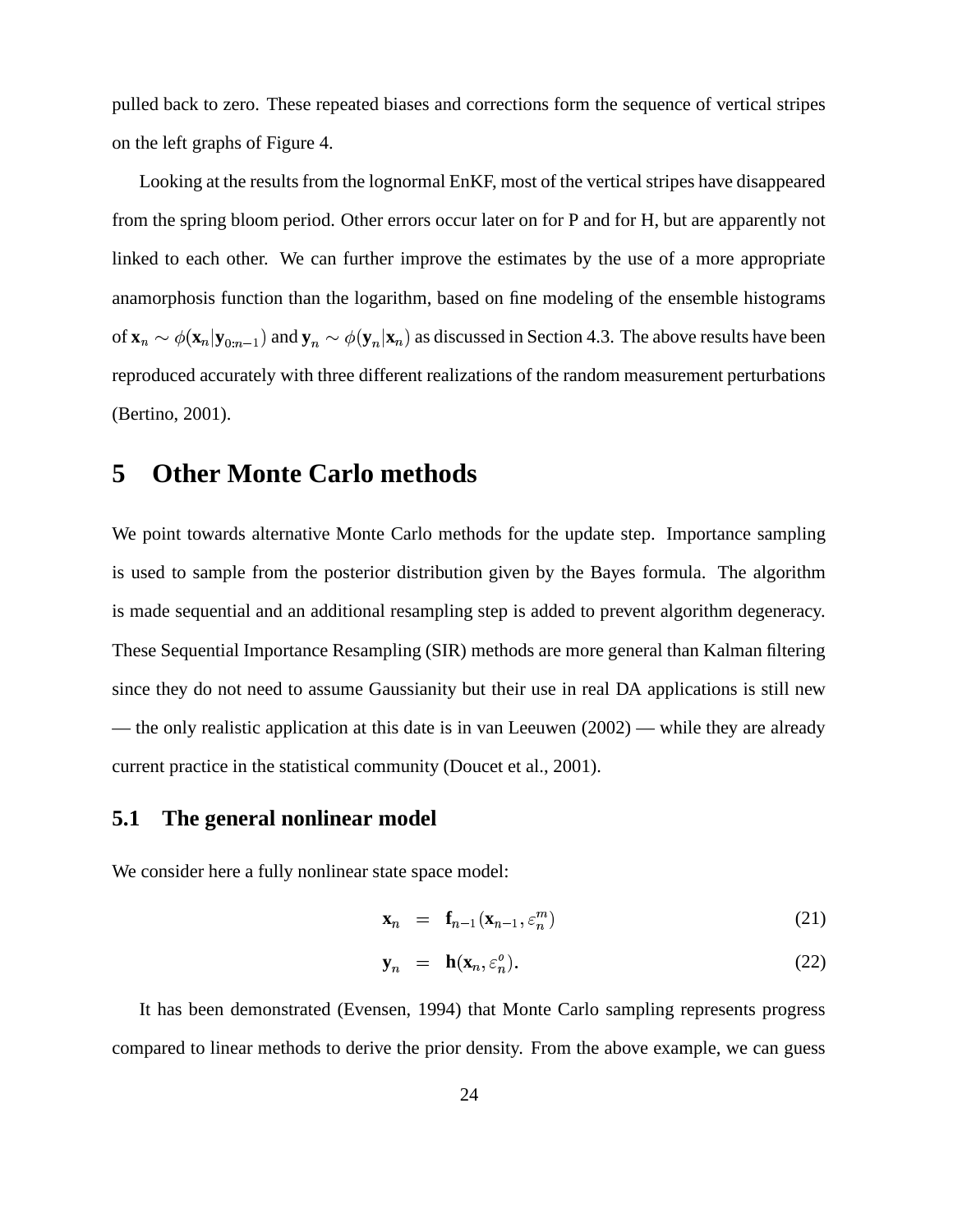that the use of a linear estimator in the analysis step is also problematic when variables assimilated are obviously non-Gaussian. In principle the filter density can be computed by the general Bayes formula:

$$
\phi(\mathbf{x}_n|\mathbf{y}_{0:n}) = \frac{\phi(\mathbf{x}_n|\mathbf{y}_{0:n-1})\phi(\mathbf{y}_n|\mathbf{x}_n)}{\int_{\mathbb{R}^N}\phi(\mathbf{x}|\mathbf{y}_{0:n-1})\phi(\mathbf{y}_n|\mathbf{x})d\mathbf{x}}.
$$
\n(23)

However, in the general form of equation (23) the densities are complex and have high dimensions. They cannot be computed directly except for simplistic cases or under Gaussian assumptions that lead to Kalman filtering methods. Alternative Monte Carlo sampling techniques have therefore been considered to sample from the posterior distribution. Among them, the use of importance sampling has recently gained attention in the signal processing community.

### **5.2 Sequential importance sampling**

We first give the general principle of importance sampling of a given variable **x** before discussing the application to the posterior density from equation (23). Importance sampling allows computing statistics of a variable **x** having a complex density  $\phi(\mathbf{x})$  by the means of an arbitrary density  $\pi(\mathbf{x})$ , easier to simulate, called the "importance function". For any integrable function M, we get:

$$
E_{\phi}(\mathcal{M}(\mathbf{x})) = \int \mathcal{M}(\mathbf{x}) \phi(\mathbf{x}) d\mathbf{x}
$$
 (24)

$$
= \int \mathcal{M}(\mathbf{x}) \frac{\phi(\mathbf{x})}{\pi(\mathbf{x})} \pi(\mathbf{x}) d\mathbf{x}
$$
 (25)

$$
= E_{\pi}\left(\mathcal{M}(\mathbf{x})\frac{\phi(\mathbf{x})}{\pi(\mathbf{x})}\right).
$$
 (26)

Then samples are taken from the density  $\pi$ :  $\{x^i \sim \pi(x), i = 1 : r\}$  and we can build an estimator of the statistics of interest based on equation (24) by weighting the samples by the importance weights  $w^i = \phi(\mathbf{x}^i)/\pi(\mathbf{x}^i)$ :

$$
E_{\phi}^*(\mathcal{M}(\mathbf{x})) = \frac{1/r \sum_{i=1}^r \mathcal{M}(\mathbf{x}^i) w^i}{1/r \sum_{j=1}^r w^j} = \sum_{i=1}^r \tilde{w}^i \mathcal{M}(\mathbf{x}^i),
$$
\n(27)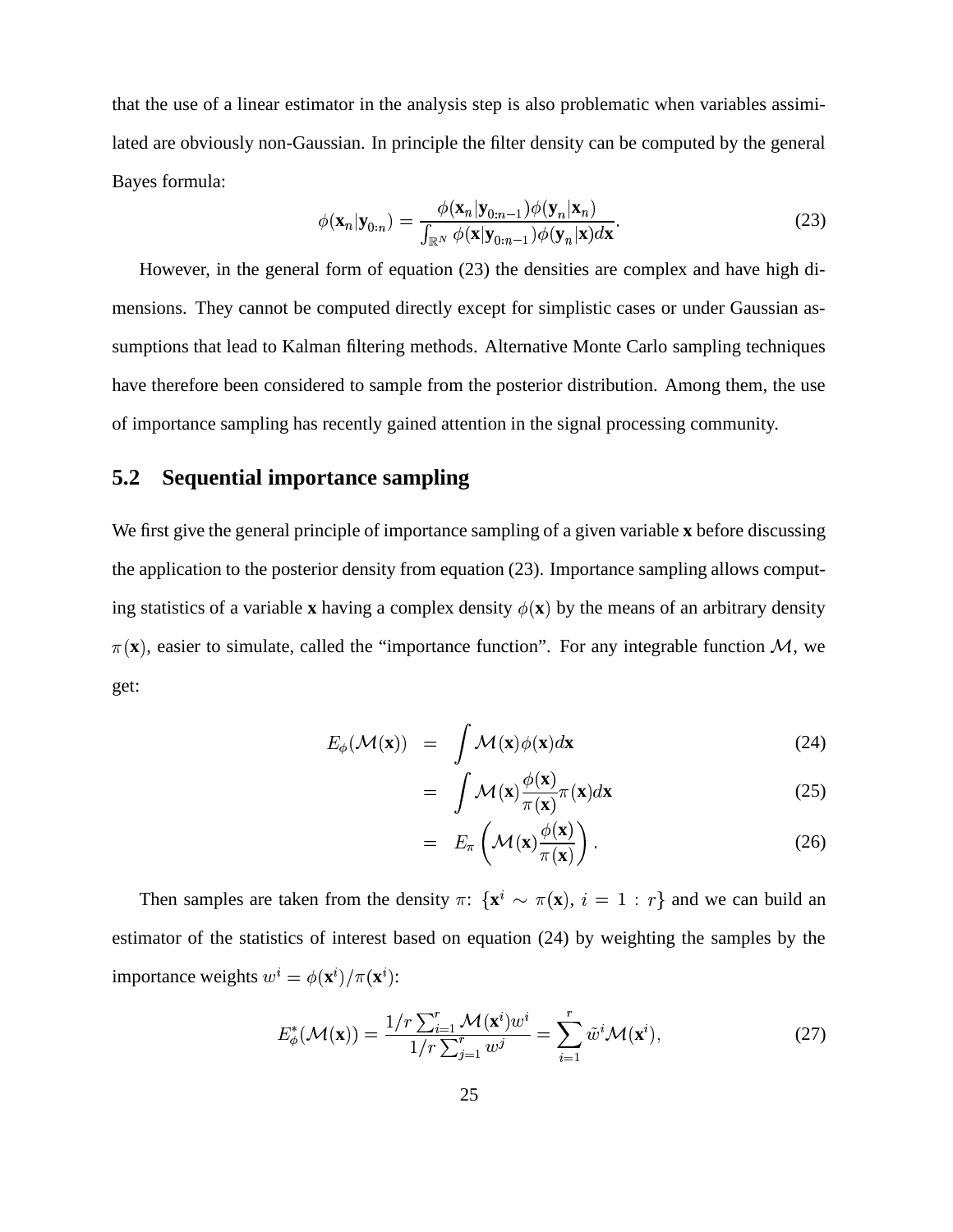with the normalized importance weights  $\tilde{w}^i = \frac{w^i}{\sum_{i=1}^r w_i^i}$ .  $\frac{w^i}{\sum_{i=1}^r w^j}$ .

By selecting the identity function for  $M$ , equation (27) provides an estimate of the expectation of **x**. We obtain all other statistics with different choices of  $M$ . The estimate in (27) is asymptotically unbiased under weak assumptions on the importance function (Doucet et al., 2001). A nice feature of the algorithm is that the speed of convergence does not depend on the state space dimension.

The importance sampling is applied to the filter density  $\phi(\mathbf{x}_n|\mathbf{y}_{0:n})$  but can more generally be applied to the density  $\phi(\mathbf{x}_{0:n}|\mathbf{y}_{0:n})$ . It can be made adequate for recursive estimation under some assumption on the importance function (Doucet et al., 2001). The resulting algorithm is then called *Sequential Importance Sampling* (SIS). A common choice of the importance function, also followed by van Leeuwen (2002), is the prior distribution  $\phi(\mathbf{x}_n|\mathbf{x}_{n-1}^i)$  - simply obtained by model propagation. Then the weights of the samples are modified, but not the sample values themselves so that they can be fed into the physical model at next step without losing any physical property. Following the Bayes equation, the normalized importance weights become:

$$
\tilde{w}_n^i \propto \tilde{w}_{n-1}^i \frac{\phi(\mathbf{x}_n^i | \mathbf{y}_n)}{\phi(\mathbf{x}_n^i | \mathbf{x}_{n-1}^i)} \propto \tilde{w}_{n-1}^i \phi(\mathbf{y}_n | \mathbf{x}_n^i).
$$
\n(28)

The above importance function is not necessarily the best one, especially when the prior and posterior probability densities do not have a significant overlap. This happens when the model error is incorrectly specified. Then the SIS computes the relative weights of ensemble states that are all unlikely (*i.e.* they all have a low likelihood in  $\phi(\mathbf{y}_n|\mathbf{x}_n^i)$ ). Another extreme case is when the model error is assumed excessively large. Then the prior ensemble states can be simulated very far off the domain of likely states. It needs a lot more realizations to get a chance to hit this domain and the SIS algorithm is computationally inefficient. Zaritskii et al. (1975) proved that the optimal importance function is the conditional density  $\phi(\mathbf{x}_n|\mathbf{x}_n^i, \mathbf{y}_n)$ . However in the oceanographical studies the latter distribution is difficult to simulate, especially because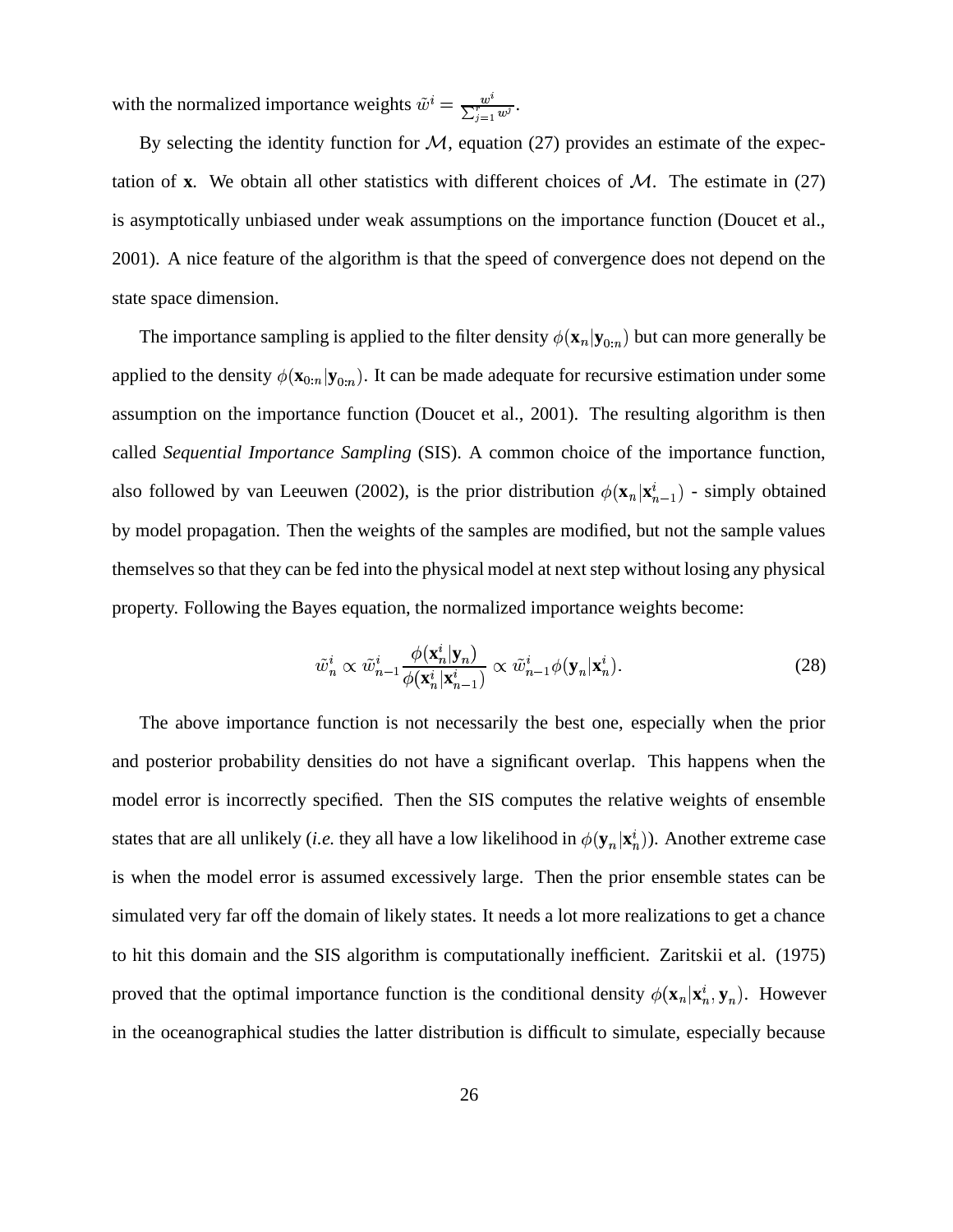the simulations conditioned on  $y_n$  have to preserve some physical properties. A possible way to obtain conditional simulations that respect the physical properties of the system could be based on the ensemble Kalman filter techniques as in equation (19), or its variant with anamorphosis (equation 20). The conditioning by means of a Gibbs sampler has apparently not been attempted yet.

Whatever the importance function, the SIS algorithm generally becomes inefficient because the weights tend to be extremely unbalanced. After a large number of steps, only one member receives the full weight and all the others are uselessly propagated with zero weight. This problem is called the "degeneracy" of the filter by analogy with genetics.

### **5.3 Resampling**

To avoid the degeneracy of the SIS algorithm, a resampling step can be added after the sampling (Doucet et al., 2001). The most common procedure is a bootstrap: at each step, the discrete distribution is resampled according to the importance weights  $\tilde{w}_n^i$ . It eliminates the members (called "particles" in the SIS/SIR literature) having low importance weights and multiplies those having high importance weights. It is possible to work with a constant number of particles  $r$ . The drawback is that it requires a large number of samples to make sure that all the particles with heavy weights will be well represented after resampling. This requirement is serious if we consider applications in oceanography that demand computational efficiency.

Variants of the bootstrap are then used and recent efforts in the field of sequential importance resampling (SIR) are reviewed in Doucet et al. (2001). Among these SIR filters, a computationally efficient filter imposes a minimum number of replications of the particles with high weights. The number of replications is  $r$  times the normalized importance weight  $\tilde{w}_n^i$ , rounded to its integer part. The remainders are resampled randomly, which may lead to an increase of the number of samples. The above procedure is also discussed in van Leeuwen (2002) and applied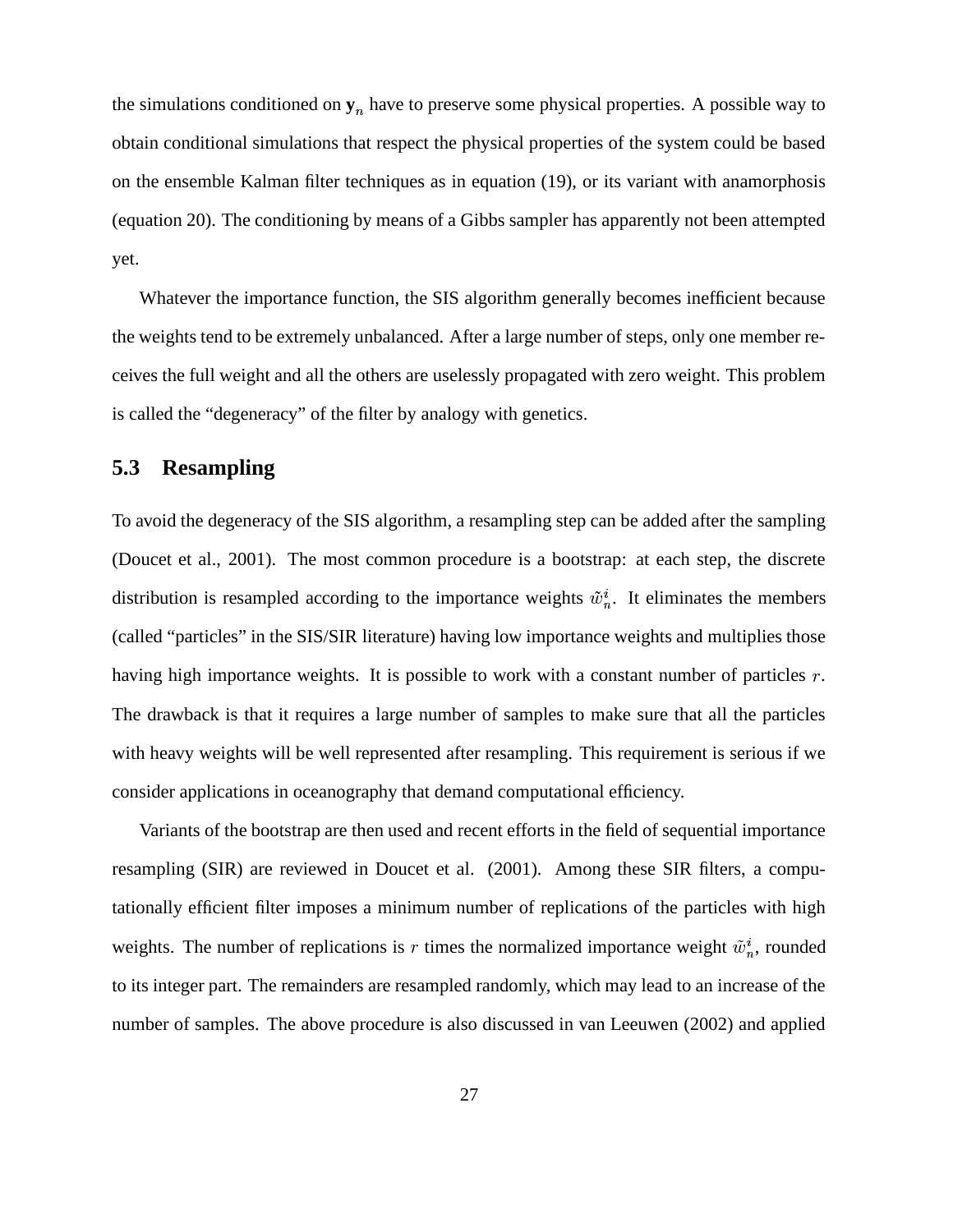both to a simple test equation and a real physical ocean model. 500 particles have been used in the latter case. Other variants use a fixed kernel method to perturb the distributions after resampling (Miller et al., 1999) but the method has only been tested for low dimensional models. The authors doubted the feasibility of the approach for real case studies but the encouraging results in van Leeuwen (2002) should draw more interest on SIR methods. The most promising resampling method seems to be a tree-based approach, as suggested in Doucet et al. (2001). All SIR algorithms are suitable for parallel implementation and will certainly benefit from progresses in computational techniques.

The idea of updating the probability density by the general Bayes formula has been discussed in the scope of oceanographical applications (van Leeuwen and Evensen, 1996 ; Miller et al., 1999 ; Anderson and Anderson, 1999 ; Pham, 2000), but only demonstrated on low dimensional problems such as the classical Lorenz equations. Applications to high-dimensional systems are still recent (van Leeuwen, 2002).

# **6 Conclusion**

Sequential Data Assimilation has been built within the physical modeling community during the last twenty years. The physical models benefit from rapid improvements and they are now very performant and complex codes. By comparison the stochastic models used at the interface between the physical model and the data remained strikingly poor. This contrast can be explained by the fact that stochastic models are invisible in the setup of data assimilation: for example the need for Gaussian variables is not obvious at the sight of the Kalman filter equations. Therefore the optimal estimators minimizing a mean quadratic error are often believed to be absolute optima, whereas they are only optimal with respect to a simple linear stochastic model.

In the present review, we classified the current sequential data assimilation methods by classes of stochastic model to which they apply. In practice, the most rudimentary assimilation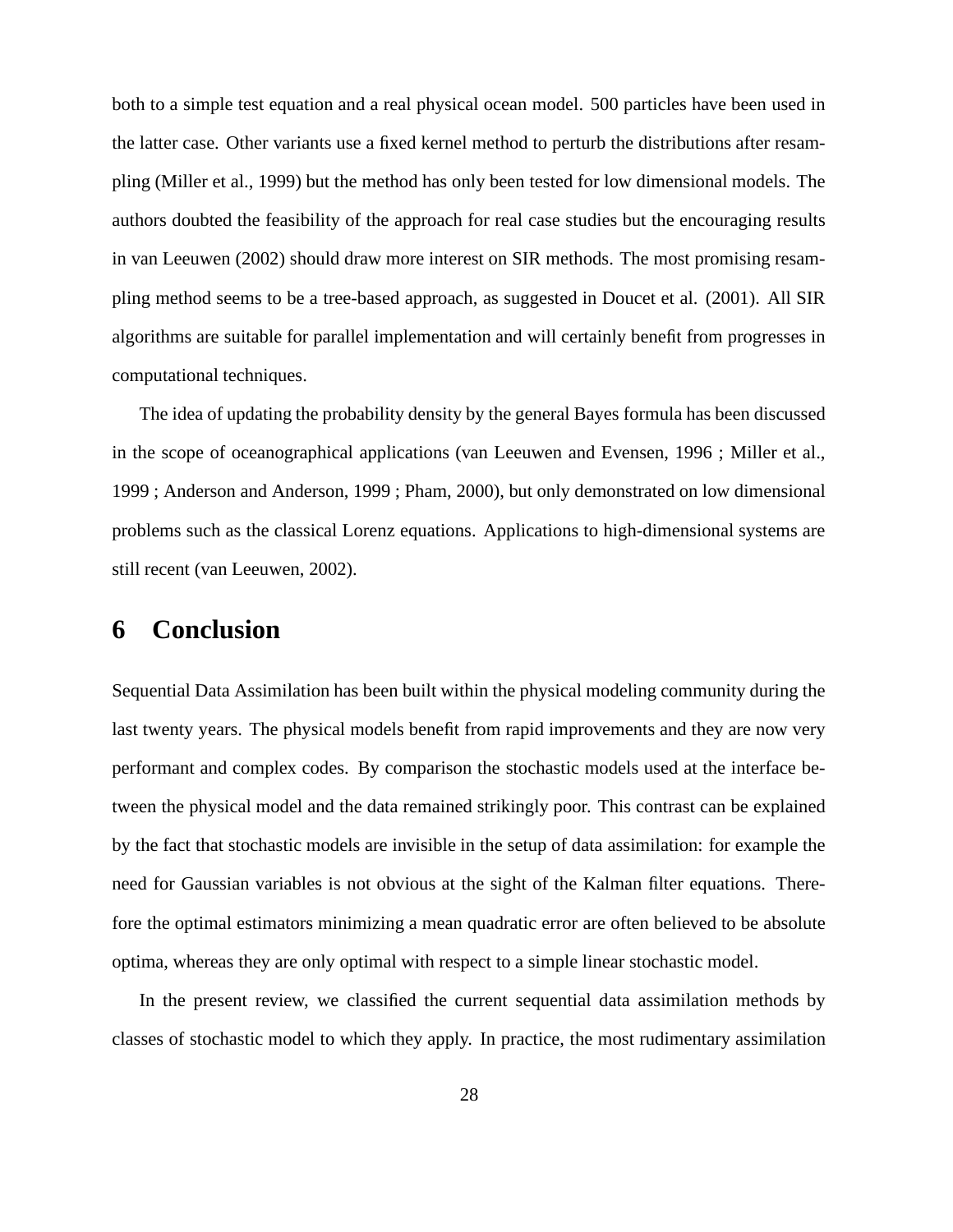methods (namely Optimal Interpolation) are often preferred for their low CPU cost. However, the simplicity of the stochastic model has a counterpart in the huge efforts required to ensure that the so-called optimal estimate is a valid physical solution. In our point-of-view, the lack of physical properties of the estimates is a consequence of the inconsistency between the stochastic and the physical model. This explains the paradox that simple data assimilation methods become extremely complex once applied to real operational forecasting. We therefore advise the use of methods that refer to a stochastic model of sufficient complexity compared to the physical model, both for the scientific interest and the practical implementation of the experiment. For example, the comparison of the extended Kalman filter to the ensemble Kalman filter in the case of nonlinear dynamics illustrates how the use of Monte Carlo sampling in the propagation step simplifies both the algorithm and the interpretation of the results, and also removes the estimation bias in the nonlinear propagation.

Ensemble Kalman filters repeat the model propagations a large number of times and they are often criticised for their computational cost, but their use considerably alleviates the engineering tasks. They are therefore more general and portable tools than the more rudimentary methods. Similarly, the use of Monte Carlo sampling in the analysis step is certainly a progress since it opens data assimilation methods to nonlinear estimation techniques (estimation of Gaussian anamorphosed variables or sequential importance resampling). Nonlinear estimation ought to be considered in many applications where linear combinations of state vectors and observations do not necessarily make a valid physical state. The ongoing applications of data assimilation to marine ecological variables which densities differ strongly from the Gaussian make a natural experimentation field for nonlinear estimation methods. These methods will probably be commonly applied in the oceanographic community and ready to use in other fields studying strongly nonlinear dynamical processes.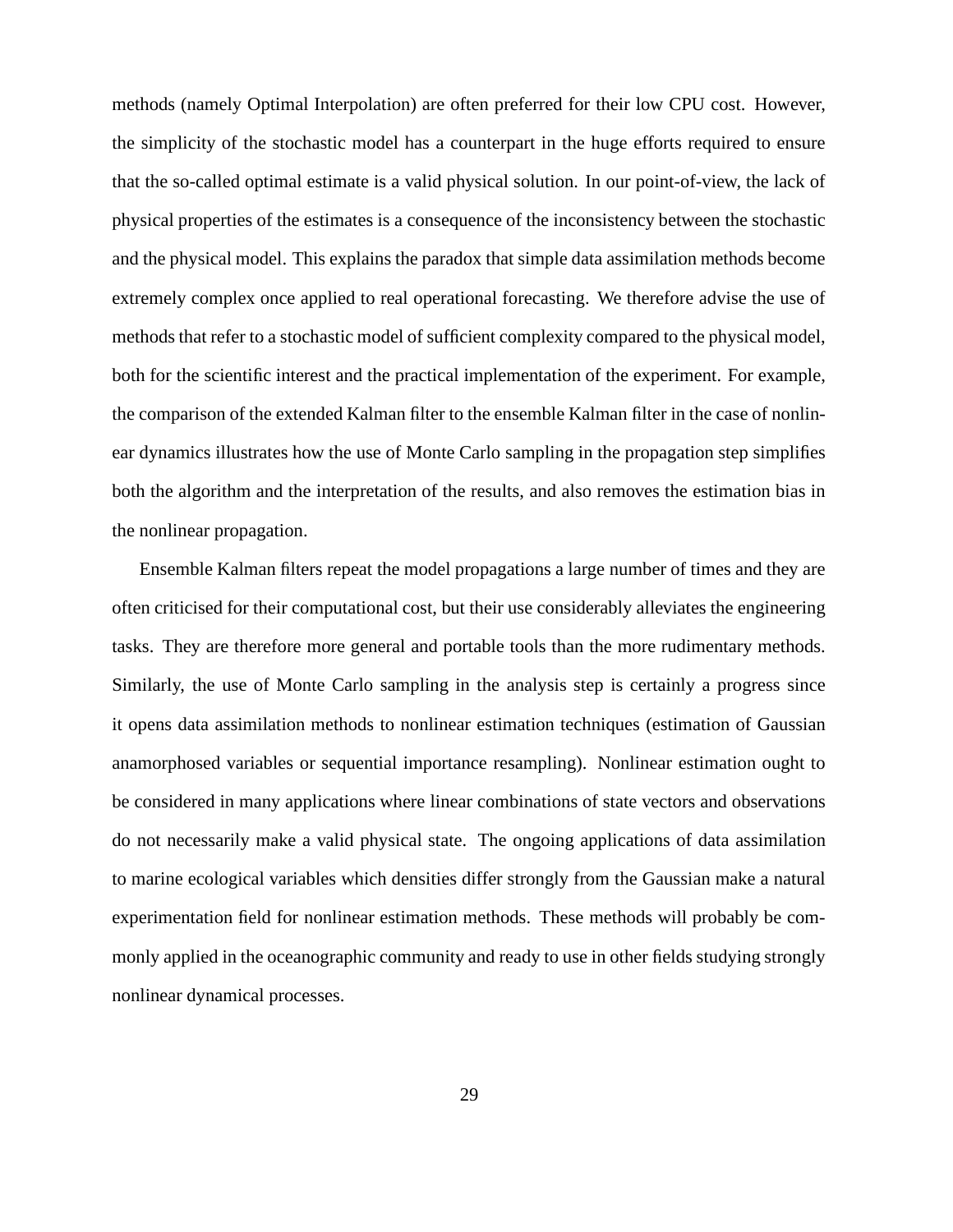# **Acknowledgments**

The present work was performed in relation with the EC funded MAST III project *Pioneer* and has been partly supported by a grant of computer time from the Norwegian Supercomputing Committee (TRU). We wish to thank two anonymous reviewers for their constructive comments.

# **References**

- Allen, J., M. Eknes, and G. Evensen (2002). An ensemble Kalman filter with a complex marine ecosystem model: hindcasting phytoplankton in the Cretan sea. *Ann. Geophys. 20*, 1–13.
- Anderson, J. and S. Anderson (1999). A Monte Carlo implementation of the nonlinear filtering problem to produce ensemble assimilations and forecasts. *Mon. Weather Rev. 127*, 2969– 2983.
- Bennett, A. F., B. S. Chua, and L. M. Leslie (1996). Generalized inversion of a global numerical weather prediction model. *Meteorol. Atmos. Phys. 60*, 165–178.
- Bertino, L. (2001). *Assimilation de données pour la prédiction de paramètres hydrodynamiques et ecolo ´ giques : le cas de la lagune de l'Oder*. Ph. D. thesis, Ecole des Mines de Paris, Fontainebleau, ftp://cg.ensmp.fr/pub/theses/bertino.pdf.
- Bertino, L., G. Evensen, and H. Wackernagel (2002). Combining geostatistics and Kalman filtering for data assimilation in an estuarine system. *Inverse Problems 18*, 1–23.
- Brasseur, P., J. Ballabrera-Poy, and J. Verron (1999). Assimilation of altimetric data in the mid-latitude oceans using the Singular Evolutive Extended Kalman filter with an eddyresolving, primitive equation model. *J. Marine Syst. 22*, 269–294.
- Brusdal, K., J. Brankart, G. Halberstadt, G. Evensen, P. Brasseur, P. J. van Leeuwen, E. Dom-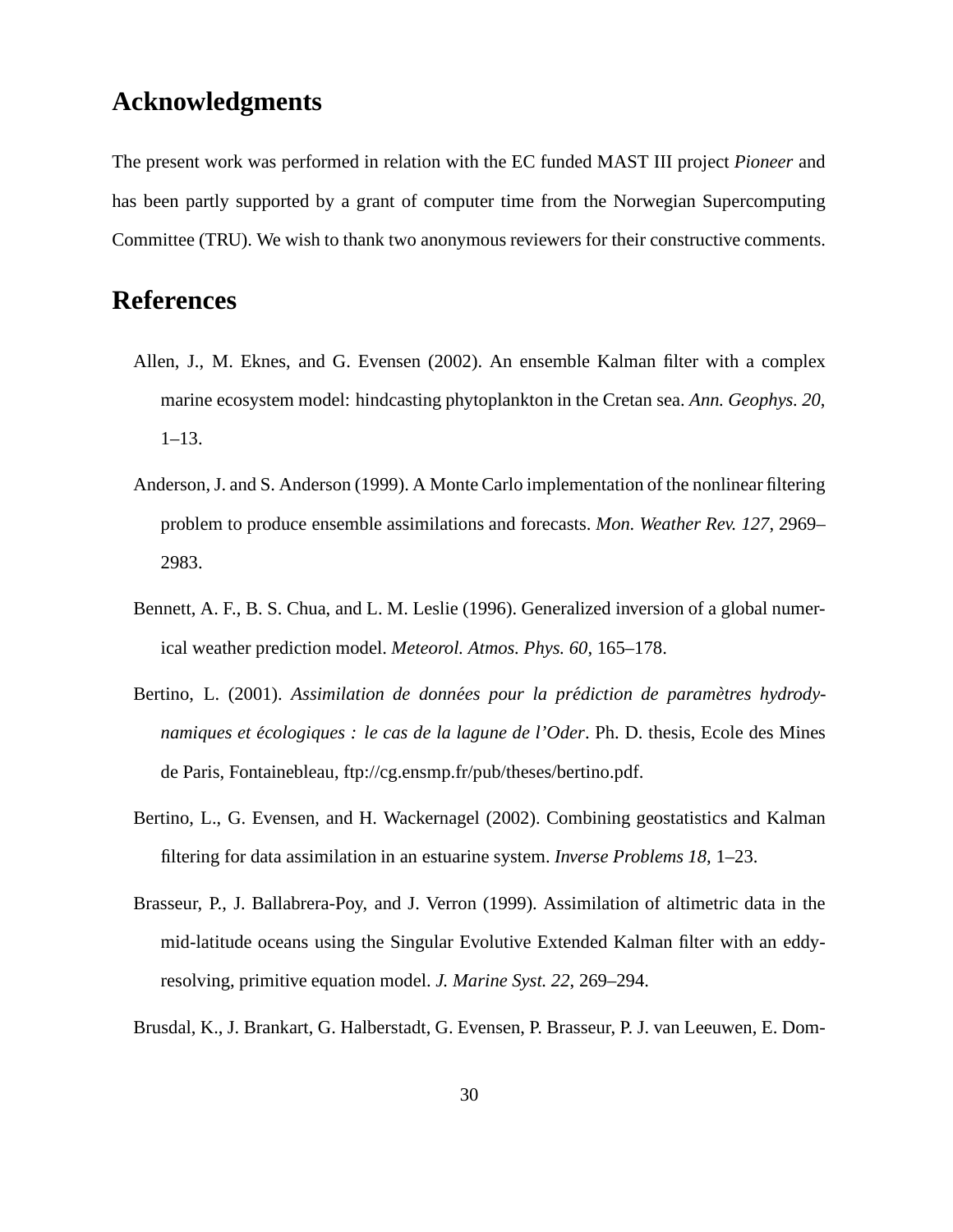browsky, and J. Verron (2003). A demonstration of ensemble based assimilation methods with a layered OGCM. *J. Marine Syst.*. In print.

- Canizares, ˜ R. (1999). *On the Application of Data Assimilation in Regional Coastal Models*. Ph. D. thesis, TU Delft, Rotterdam.
- Cañizares, R., D. Madsen, H. Jensen, and H. J. Vested (2001). Developments in operational shelf sea modelling in danish waters. *Estuar. Coast. Shelf S. 53*(4), 595–605.
- Cane, M., A. Kaplan, R. N. Miller, B. Tang, E. Hackert, and A. Busalacchi (1996). Mapping tropical Pacific sea level: Data assimilation via a reduced state space Kalman filter. *J. of Geophys. Res. 101*(C10), 22599–22617.
- Chiles, ` J. P. and P. Delfiner (1999). *Geostatistics: Modeling Spatial Uncertainty*. New York: Wiley.
- Cohn, S. and R. Todling (1996). Appropriate data assimilation schemes for stable and unstable dynamics. *J. Meteorol. Soc. Jpn. 74*(1), 63–75.
- Courtier, P., E. Andersson, W. Heckley, J. Pailleux, D. Vasiljevic, M. Hamrud, A. Hollingsworth, F. Rabier, and M. Fisher (1998). The ECMWF implementation of three-dimensional variational assimilation (3D-Var). I: Formulation. *Q. J. R. Meteorol. Soc. 124*(550), 1783–1808.
- Daley, R. (1991). *Atmospheric Data Analysis*. Cambridge: Cambridge University Press.
- Doucet, A., N. de Freitas, and N. Gordon (Eds.) (2001). *Sequential Monte Carlo methods in practice*. New York: Springer.
- Eknes, M. and G. Evensen (2002). An ensemble Kalman filter with a 1-D marine ecosystem model. *J. Marine Syst. 36*, 75–100.
- Elbern, H., H. Schmidt, O. Talagrand, and A. Ebel (2000). 4D-variational data assimilation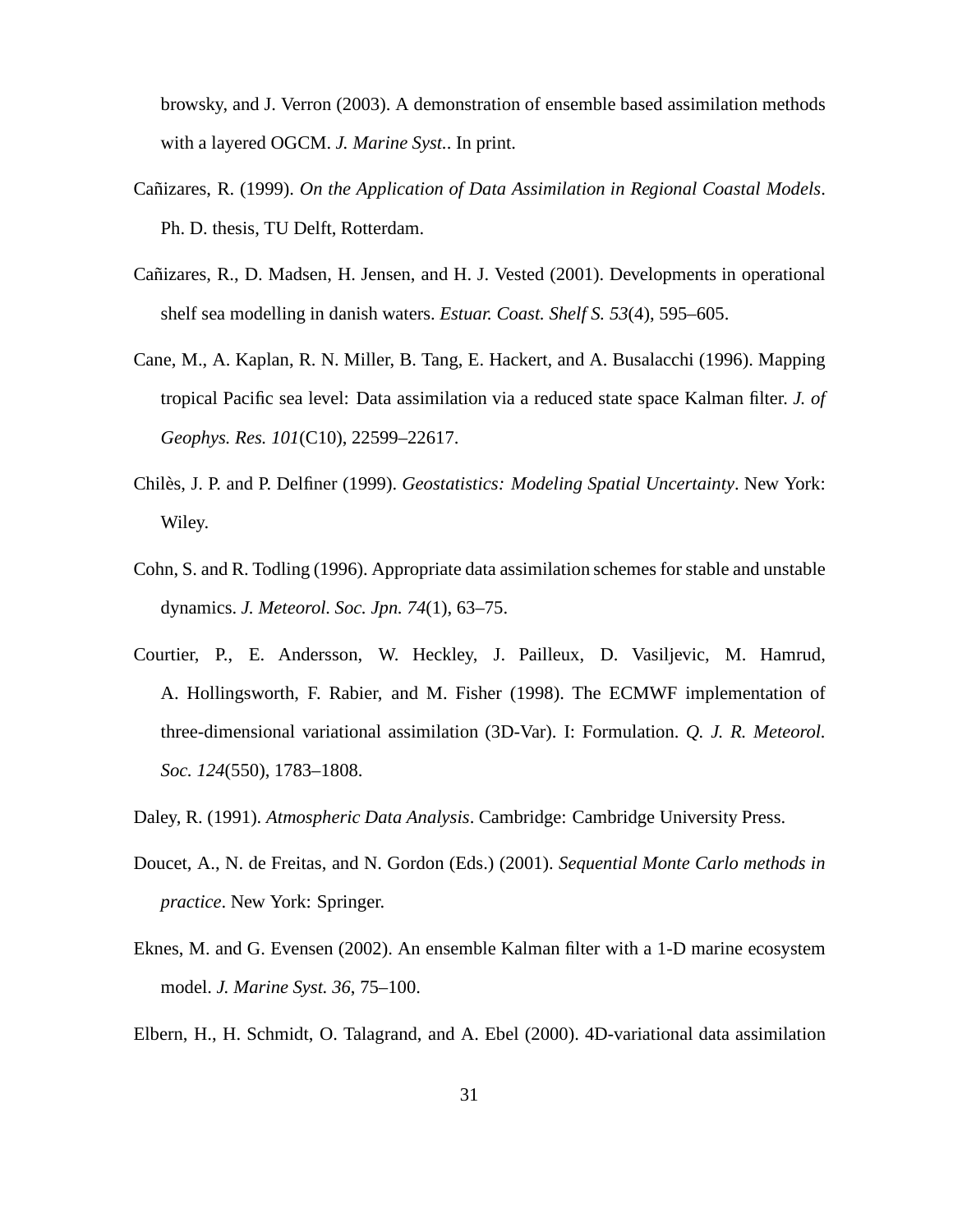with an adjoint air quality model for emission analysis. *Environ. Modell. Softw. 15*(6-7), 539–548.

- Evans, G. and J. Parslow (1985). A model for annual plankton cycles. *Biol. Oceanogr. 3*, 327–347.
- Evensen, G. (1992). Using the extended Kalman filter with a multilayer quasi-geostrophic ocean model. *J. of Geophys. Res. 97*(C11), 17905–17924.
- Evensen, G. (1994). Sequential data assimilation with a nonlinear quasi-geostrophic model using Monte-Carlo methods to forecast error statistics. *J. of Geophys. Res. 99*(C5), 10143– 10162.
- Evensen, G. (2003). The ensemble Kalman filter: Theoretical formulation and practical inplementation. *Ocean dynamics*. In print.
- Fukumori, I. and P. Malanotte-Rizzoli (1995). An appropriate Kalman filter for ocean data assimilation: An example with an idealized Gulf Stream model. *J. of Geophys. Res. 100*(C4), 6777–6793.
- Gandin, L. (1963). *Objective Analysis of Meteorological Fields*. Leningrad: Hydrometeoizdat.
- Gauthier, P., P. Courtier, and P. Moll (1993). Assimilation of simulated wind lidar data with a Kalman filter. *Mon. Weather Rev. 121*, 1803–1820.
- Ghil, M. and P. Malanotte-Rizzoli (1991). Data assimilation in meteorology and oceanography. *Adv. Geophys. 33*, 141–266.
- Heemink, A. and A. Segers (2002). Modeling and prediction of environmental data in space and time using Kalman filtering. *Stoch. Env. Res. Risk A. 16*(3), 225–240.
- Jazwinski, A. H. (1970). *Stochastic Processes and Filtering Theory*. New York: Academic Press.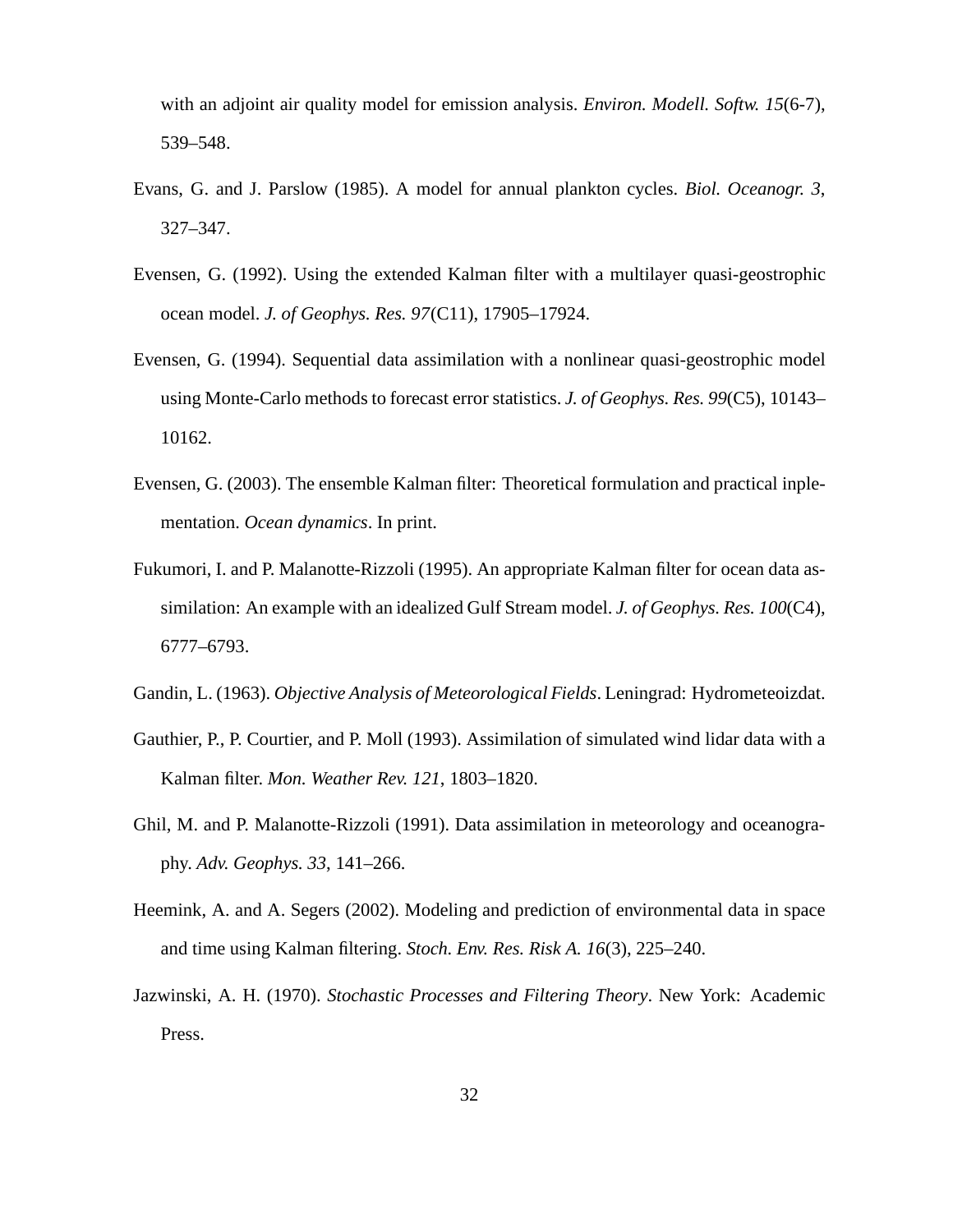- Le Dimet, F. X. and O. Talagrand (1986). Variational algorithms for analysis and assimilation of meteorological observations: Theoretical aspects. *Tellus 38A*, 97–110.
- Lermusiaux, P. F. J. and A. R. Robinson (1999a). Data assimilation via error subspace statistical estimation, Part I: Theory and schemes. *Mon. Weather Rev. 127*(8), 1385–1407.
- Lermusiaux, P. F. J. and A. R. Robinson (1999b). Data assimilation via error subspace statistical estimation, Part II: Middle atlantic bight shelfbreak front simulations and ESSE validation. *Mon. Weather Rev. 127*(8), 1408–1432.
- Luong, B., J. Blum, and J. Verron (1998). A variational method for the resolution of a data assimilation problem in oceanography. *Inverse Problems 14*, 979–997.
- Mardia, K., C. Goodall, E. Redfern, and F. Alonso (1998). The kriged Kalman filter. *Test 7*(2), 217–285.
- Maybeck, P. (1979). *Stochastic Models, Estimation, and Control*. New York: Academic Press.
- Miller, R. N., E. F. Carter, Jr., and S. T. Blue (1999). Data assimilation into nonlinear stochastic models. *Tellus 51A*, 167–194.
- Miller, R. N., M. Ghil, and F. Gauthiez (1994). Advanced data assimilation in strongly nonlinear dynamical systems. *J. of Atmos. Sci. 51*, 1037–1056.
- Natvik, L.-J. and G. Evensen (2003). Assimilation of ocean colour data into a biochemical model of the North Atlantic. Part 1. Data assimilation experiments. *J. Marine Syst.*. In print.
- Nechaev, V. and M. Yaremchuk (1994). Applications of the adjoint technique to processing of a standard section data set: world ocean circulation experiment section S4 along 67 deg S in the Pacific ocean. *J. of Geophys. Res. 100*(C1), 875–79.
- Ngodock, H. E., B. S. Chua, and A. F. Bennett (2000). Generalized inverse of a reduced grav-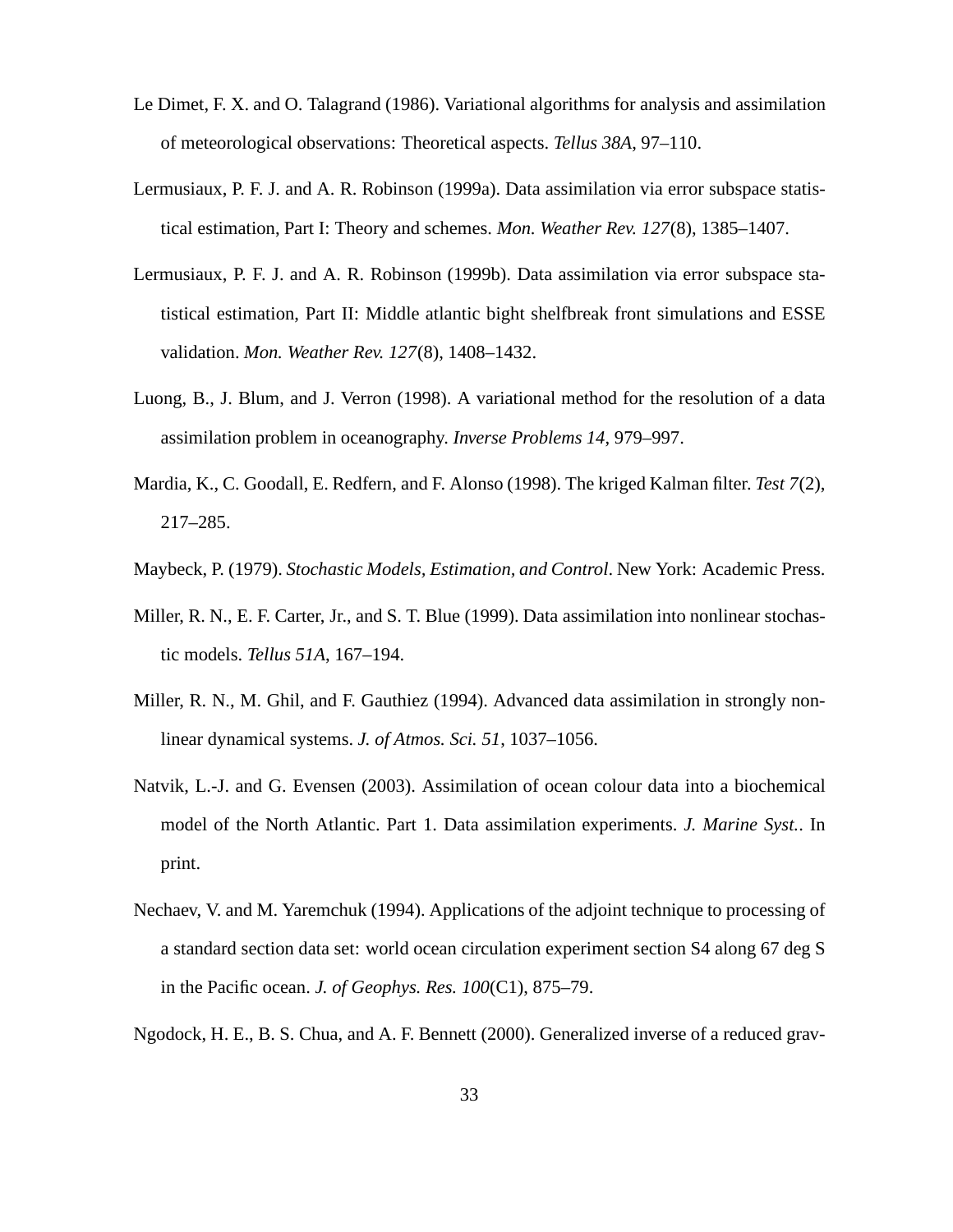ity primitive equation model and tropical atmosphere-ocean data. *Mon. Weather Rev. 128*, 1757–1777.

- Pham, D., J. Verron, and M. Roubaud (1998). A singular evolutive extended Kalman filter for data assimilation in oceanography. *J. Marine Syst. 16*(3-4), 323–340.
- Pham, D. T. (2000). Stochastic methods for sequential data assimilation in strongly nonlinear systems. *Mon. Weather Rev. 129*(5), 1194–1207.
- Segers, A. (2002). *Data assimilation in atmospheric chemistry models using Kalman filtering*. Ph. D. thesis, TU Delft, Delft, http://www.library.tudelft.nl/dissertations/.
- Segers, A., A. Heemink, M. Verlaan, and M. van Loon (2000). A modified RRSQRT-filter for assimilating data in atmospheric chemistry models. *Environ. Modell. Softw. 15*(6-7), 663–671.
- Thacker, W. and R. Long (1988). Fitting dynamics to data. *J. of Geophys. Res. 93*, 1227–40.
- van Leeuwen, P. J. (2002). A variance-minimizing filter for large-scale applications. *Mon. Weather Rev.*. Submitted, available on ftp://ftp.phys.uu.nl/pub/leeuwen/publ/SIR.ps.
- van Leeuwen, P. J. and G. Evensen (1996). Data assimilation and inverse methods in terms of a probabilistic formulation. *Mon. Weather Rev. 124*, 2898–2913.
- van Loon, M. and A. Heemink (1997). Kalman filtering for nonlinear atmospheric chemistry models: first experiences. Technical report MAS-R9711, CWI, TU Delft, the Netherlands.
- Verlaan, M. (1998). *Efficient Kalman filtering algorithms for hydrodynamic models*. Ph. D. thesis, TU Delft, Delft, http://ta.twi.tudelft.nl/users/verlaan/artikelen/thesis.ps.gz.
- Verlaan, M. and A. W. Heemink (1997). Tidal flow forecasting using reduced rank square root filters. *Stoch. Hydrol. Hydraul. 11*(5), 349–368.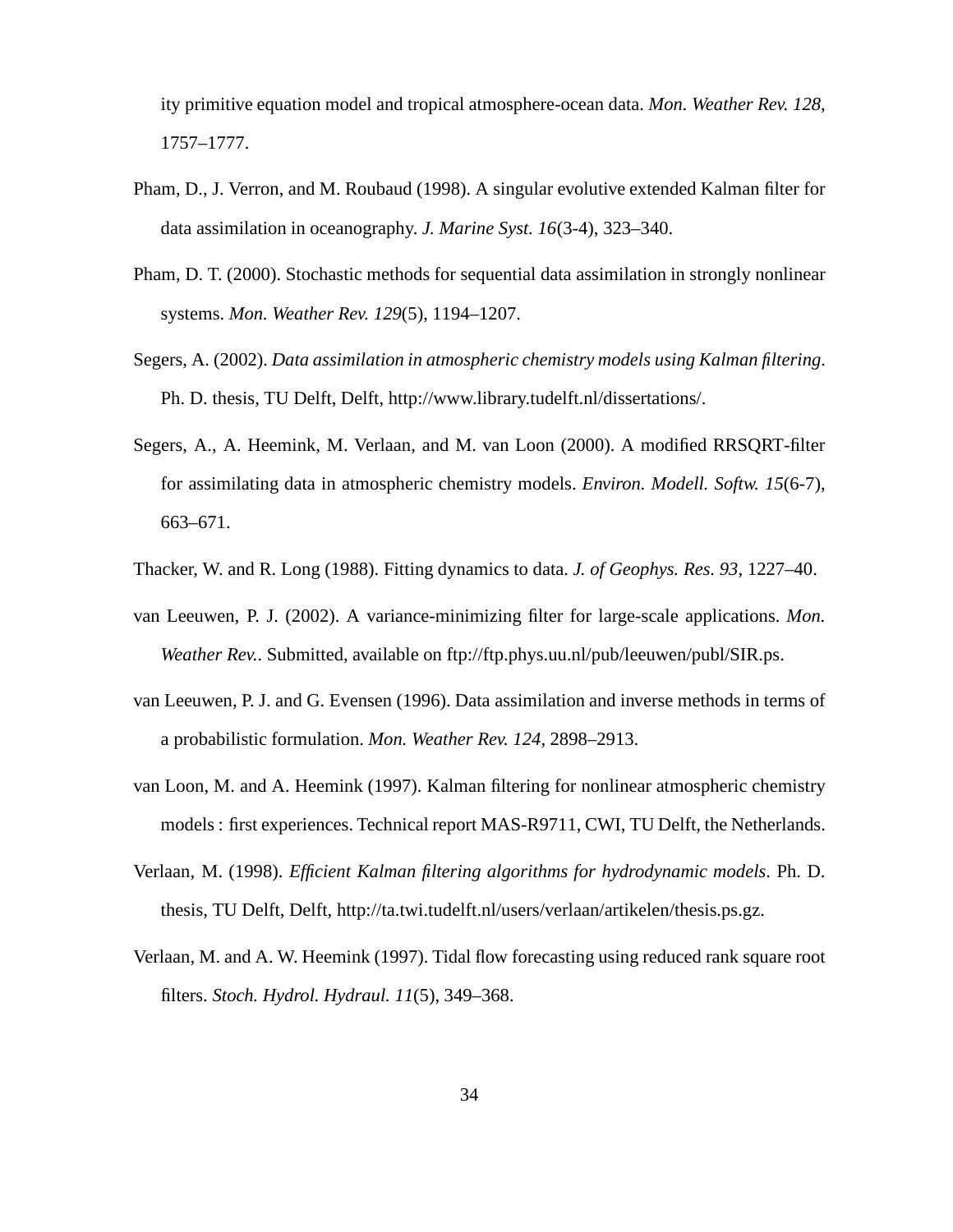- Verlaan, M. and A. W. Heemink (1999). Non-linearity in data assimilation applications: a practical method for analysis. *Mon. Weather Rev.*. submitted.
- von Storch, H. and F. Zwiers (1999). *Statistical Analysis in Climate Research*. Cambridge: Cambridge University Press.

Wackernagel, H. (2003). *Multivariate Geostatistics* (3rd ed.). Berlin: Springer Verlag.

- Wikle, C. K. and N. Cressie (1999). A dimension-reduced approach to space-time Kalman filtering. *Biometrika 86*(4), 815–829.
- Wolf, T., J. Sénégas, L. Bertino, and H. Wackernagel (2001). Application of data assimilation to three-dimensional hydrodynamics: the case of the Odra lagoon. In Monestiez, Allard, and Froidevaux (Eds.), *GeoENV III : Geostatistics for Environmental Applications*, Amsterdam, pp. 157–168. Kluwer Academic.
- Zaritskii, V. S., V. B. Svetnik, and L. I. Shimelevich (1975). Monte Carlo techniques in problems of optimal data processing. *Auto. Remo. Cont. 12*, 95–103.

### **Résumé**

Nous recensons quelques développements récents de techniques d'assimilation séquentielle utilisées en océanographie, qui intègrent des observations spatio-temporelles dans des modèles numériques décrivant des dynamiques physiques et écologiques. Les aspects théoriques allant du cas simple d'une dynamique linéaire au cas général d'une dynamique non-linéaire sont examinées du point de vue géostatistique. Des méthodes usuelles dérivées du filtre de Kalman sont présentées en partant du cas le moins complexe au cas le plus général et des perspectives pour une estimation non-linéaire sont discutées. Nous présentons en outre une extension du filtre de Kalman d'ensemble au cas de variables ayant subi une transformation gaussienne et nous l'illustrons en utilisant un modèle écologique simplifié. Les méthodes exposées sont conques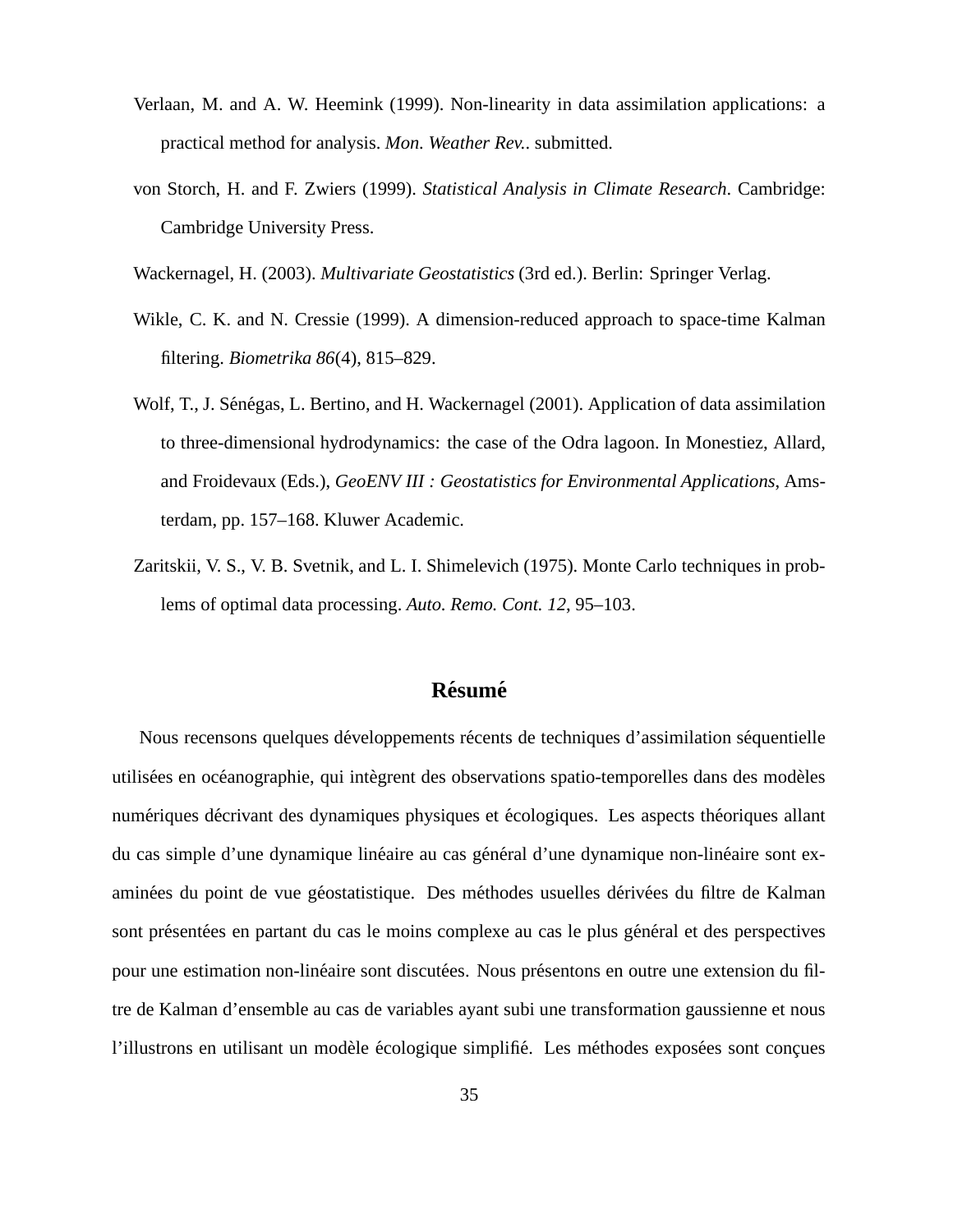pour prédire dans une région géographique avec une haute résolution spatiale sous la contrainte pratique que les temps de calcul soient suffisamment courts pour obtenir une prédiction avant l'heure. Ainsi l'article se concentre sur des méthodes couramment utilisées et de grande efficacité calculatoire.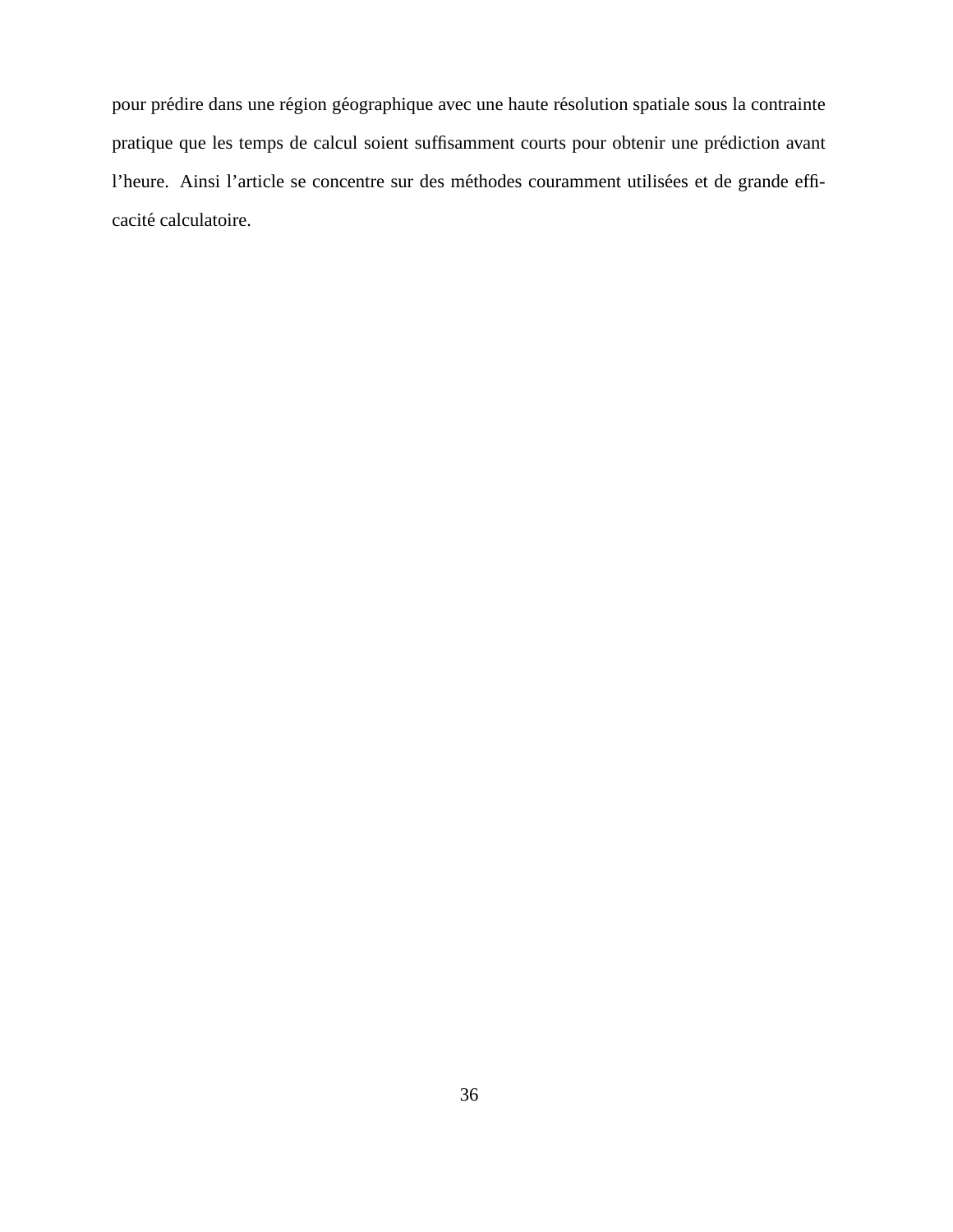# **List of Figures**

| $\mathbf{1}$ | Yearly annual ecological cycle: temporal evolution of the Nutrients (top), Phytoplankton                             |    |
|--------------|----------------------------------------------------------------------------------------------------------------------|----|
|              | (bottom left) and Herbivores (bottom right) concentrations in a water column, the unit is                            |    |
|              | the milimole of equivalent Nitrogen per cubic meter. $\dots \dots \dots \dots \dots \dots \dots \dots \dots$ 38      |    |
| 2            | Histograms of the raw reference concentrations: Nutrients (left), Herbivores (middle)                                |    |
|              | and Phytoplankton (right), modelled at all time steps of the yearly ecological cycle and                             |    |
|              | all cells of the water column. All concentrations are positive. $\dots \dots \dots \dots \dots$                      |    |
| 3            | Histograms of the logarithms of the reference concentrations: Nutrients (left), Herbi-                               |    |
|              | vores (middle) and Phytoplankton (right), modelled at all time steps of the yearly eco-                              |    |
|              | logical cycle and all cells of the water column. $\ldots \ldots \ldots \ldots \ldots \ldots \ldots \ldots \ldots$ 39 |    |
| 4            | Forecast errors for variables N, P and H (resp. top, middle and bottom). Left: errors from                           |    |
|              | the gaussian estimator EnKF. Right: errors from the lognormal anamorphosed EnKF, all                                 |    |
|              | "false starts" of spring bloom have disappeared. Note that the color scale for N has                                 |    |
|              | increased resolution since the errors are much lower than for P and H. $\dots$                                       | 40 |
|              |                                                                                                                      |    |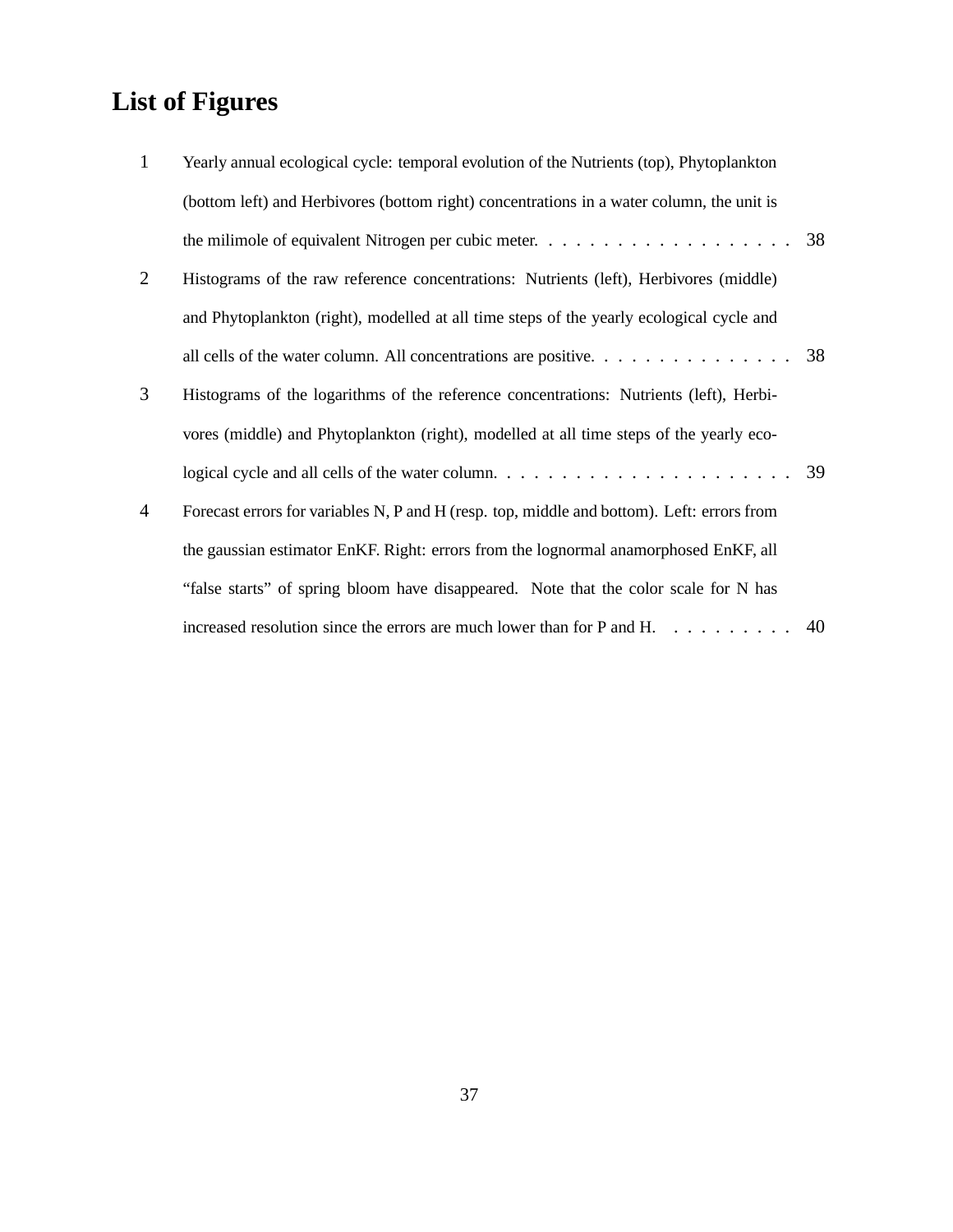

Figure 1: Yearly annual ecological cycle: temporal evolution of the Nutrients (top), Phytoplankton (bottom left) and Herbivores (bottom right) concentrations in a water column, the unit is the milimole of equivalent Nitrogen per cubic meter.



Figure 2: Histograms of the raw reference concentrations: Nutrients (left), Herbivores (middle) and Phytoplankton (right), modelled at all time steps of the yearly ecological cycle and all cells of the water column. All concentrations are positive.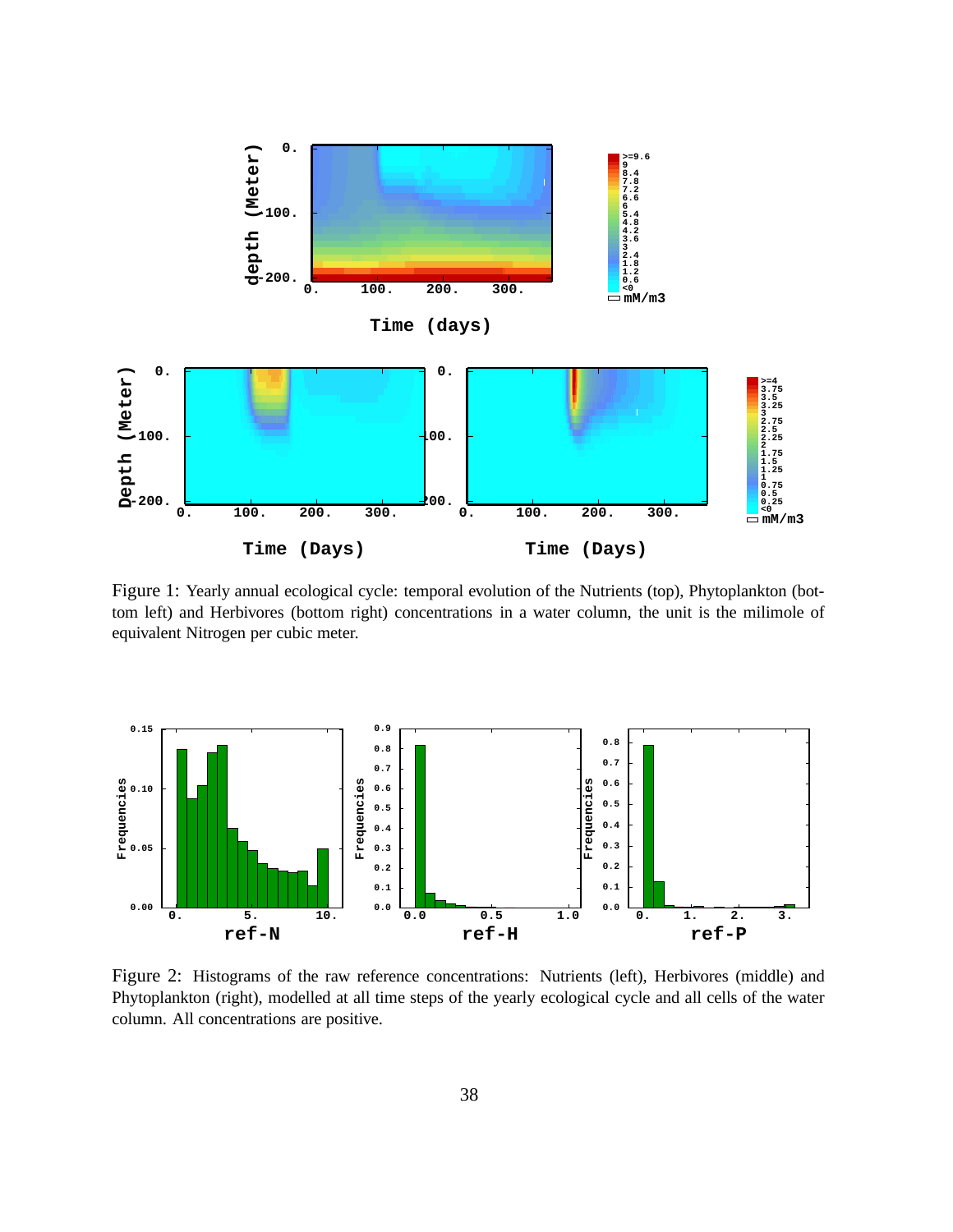

Figure 3: Histograms of the logarithms of the reference concentrations: Nutrients (left), Herbivores (middle) and Phytoplankton (right), modelled at all time steps of the yearly ecological cycle and all cells of the water column.